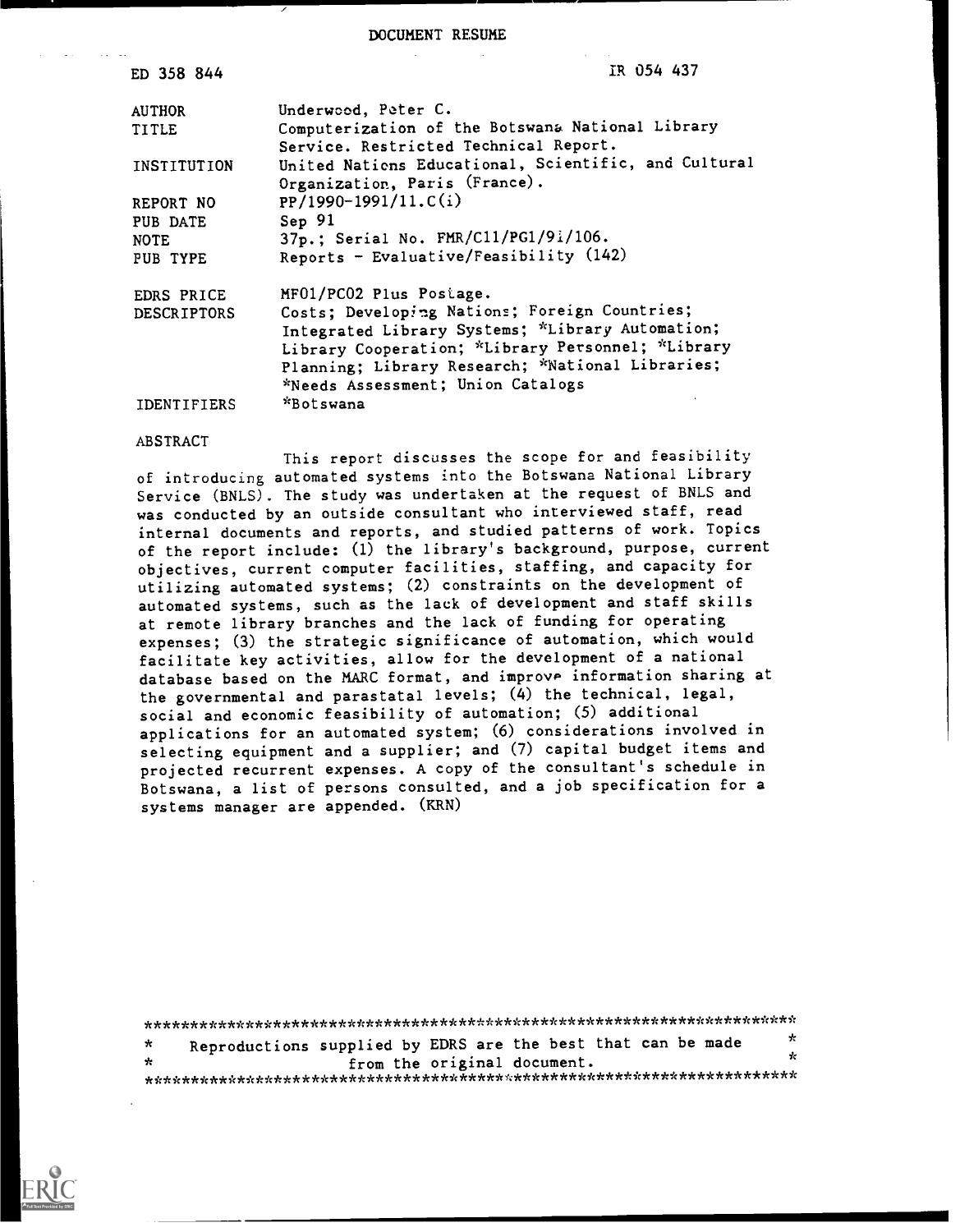**Restricted** Technical Report<br>PP/1990-1991/II.C(i)

# **BOTSWANA**

U.S. DEPARTMENT OF EDUCATION<br>Office of Educational Research and Improvement Office of Educational Research and Improvement EDUCATIONAL RESOURCES INFORMATION<br>CENTER (ERIC)

- This document has been reproduced as<br>received from the person or organization
- or.g.nafing .1 C Mmor changes sane been made to amprove reproduction quality
- Points of view or opinions stated in this docu<br>ment :do: not: necessarily represent: official<br>OERI position or policy

À  $\overline{\mathbf{f}}$  $\infty$  $\infty$ **LO** S  $\mathbf{E}$ 

## Computerization of the Botswana National Library Service

by Peter C. Underwood

PERMISSION TO REPRODUCE THIS MATERIAL HAS BEEN GRANTED BY

Zanv Itin

TO THE EDUCATIONAL RESOURCES INFORMATION CENTER (ERIC)

Serial No. FMR/CII/PGI/91/106



United Nations Educational, Scientific and Cultural Organization

Paris, 1991

 $\frac{2}{\sqrt{2}}$ 

BES1 COPY AVAILABLE

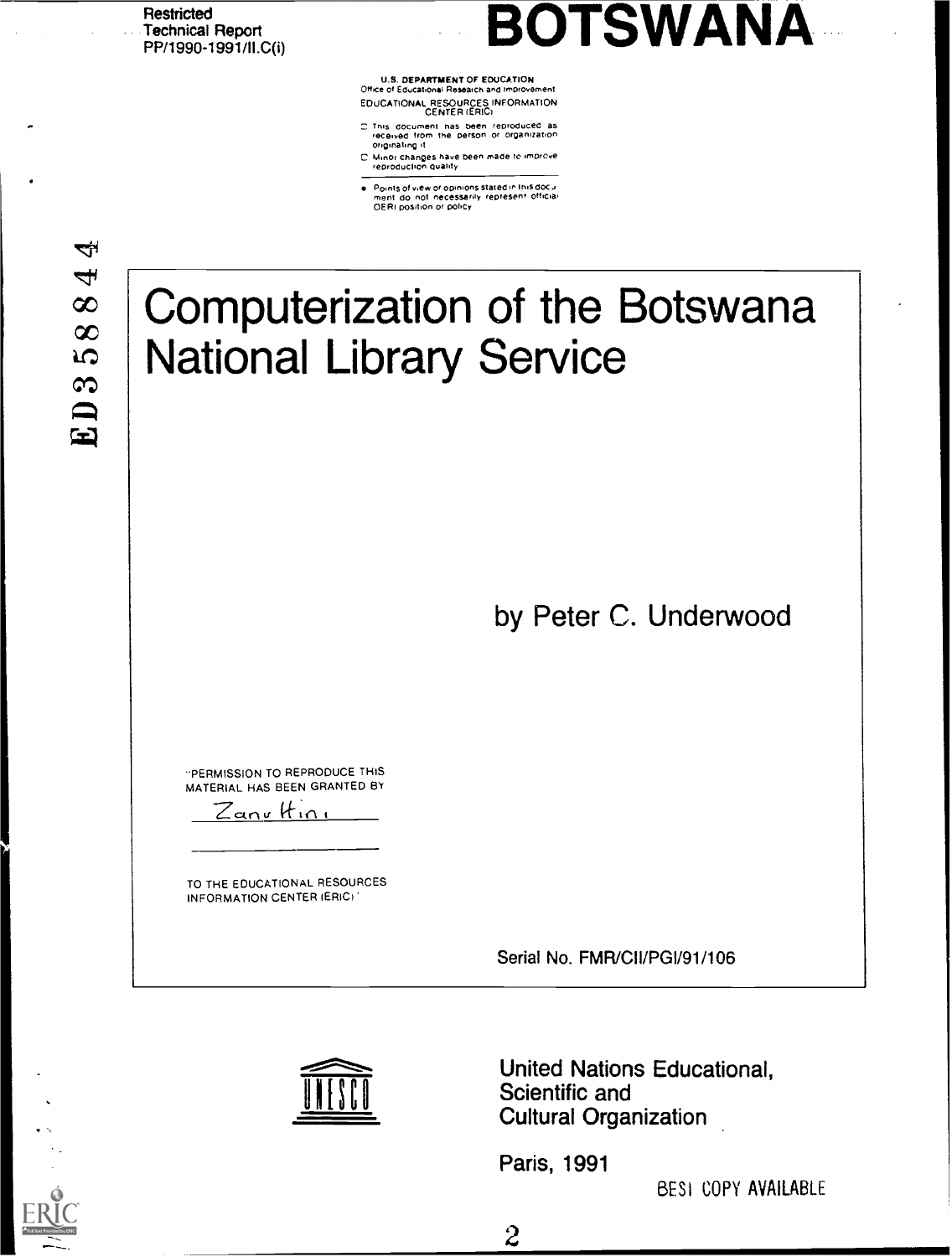## BOTSWANA

 $\Delta \sim 100$ 

## COMPUTERIZATION OF THE BOTSWANA NATILAL LIBRARY SERVICE

by Peter G. UNDERWOOD

Report prepared for the Government of Botswana by the United Nations Educational, Scientific and Cultural Organization (UNESCO)

UNESCO

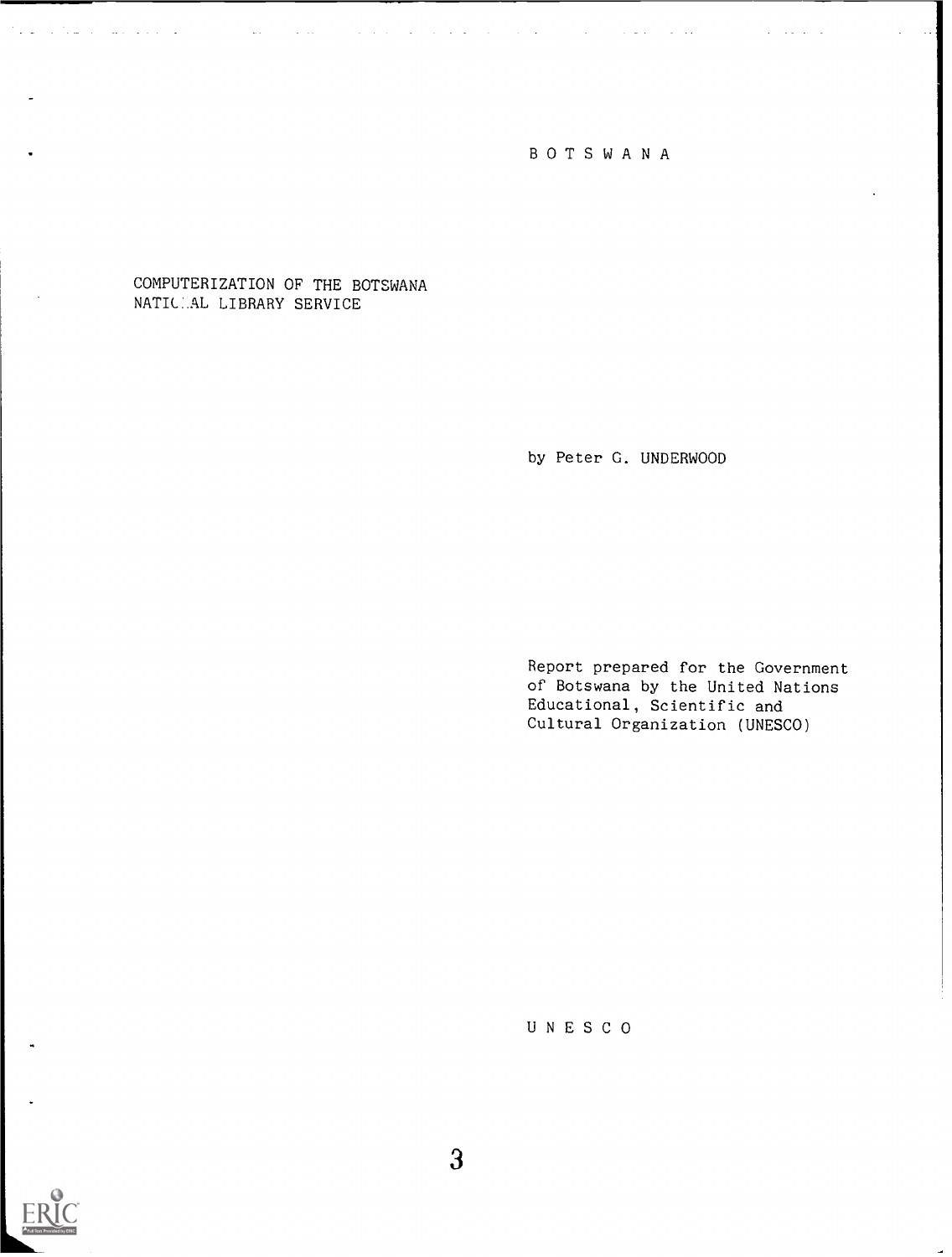Technical Report PP/1990-1991/II.C(i) FMR/CII/PGI/91/106(Underwood)

 $\mathbb{Z}^{\mathbb{Z}}$  .

 $\sim$   $\sim$ 

 $\mathbf{A}^{\mathrm{c}}$  and

11 September 1991 © UNESCO 1991 Printed in France



 $\overline{4}$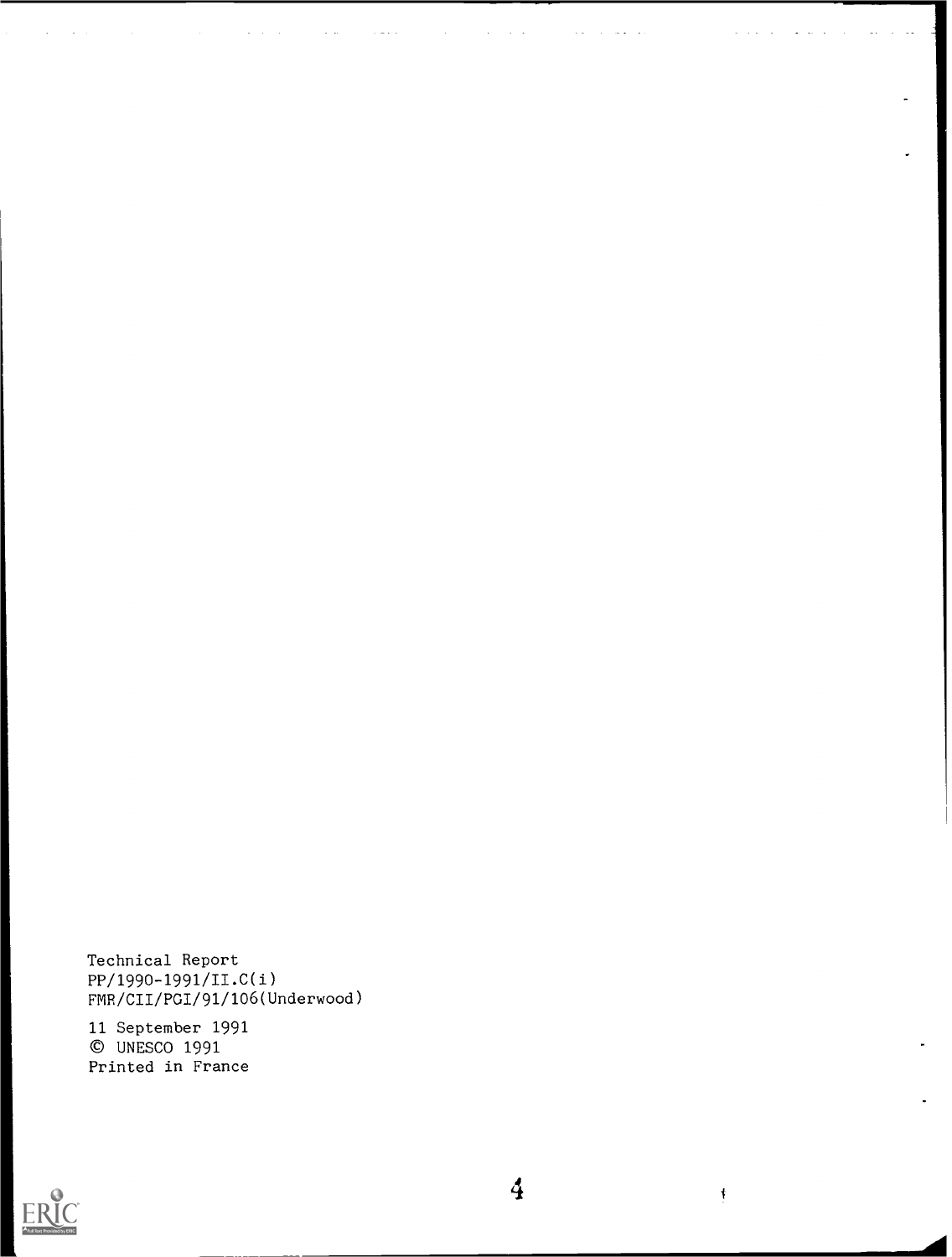## **Contents**

(i)

 $\mathbb{Z}^{\mathbb{Z}^2}$ 

|                                            | Page         |  |
|--------------------------------------------|--------------|--|
| Abstract                                   | (i)          |  |
| Summary of conclusions and recommendations | (iii)        |  |
| List of abbreviations                      | (iv)         |  |
| Introduction                               | 1            |  |
| Procedure                                  | $\mathbf{2}$ |  |
| Background and position analysis           | 3            |  |
| Constraints                                | 11           |  |
| Strategic considerations                   | 13           |  |
| Feasibility                                | 16           |  |
| A way forward                              | 17           |  |
| Schedule of costs                          | $21 - 22$    |  |
| Conclusions and recommendations<br>22      |              |  |
| Annex $1 -$ Mission schedule               |              |  |

Annex  $1 -$  Mission schedule

 $\mathcal{L}^{\pm}$  .

Annex 2 - List of persons consulted

Annex  $3 -$  Job specification for a Systems Manager



 $\mathcal{L}^{\pm}$  and  $\mathcal{L}^{\pm}$  $\sim$   $\sim$  الفاعدة

 $\overline{5}$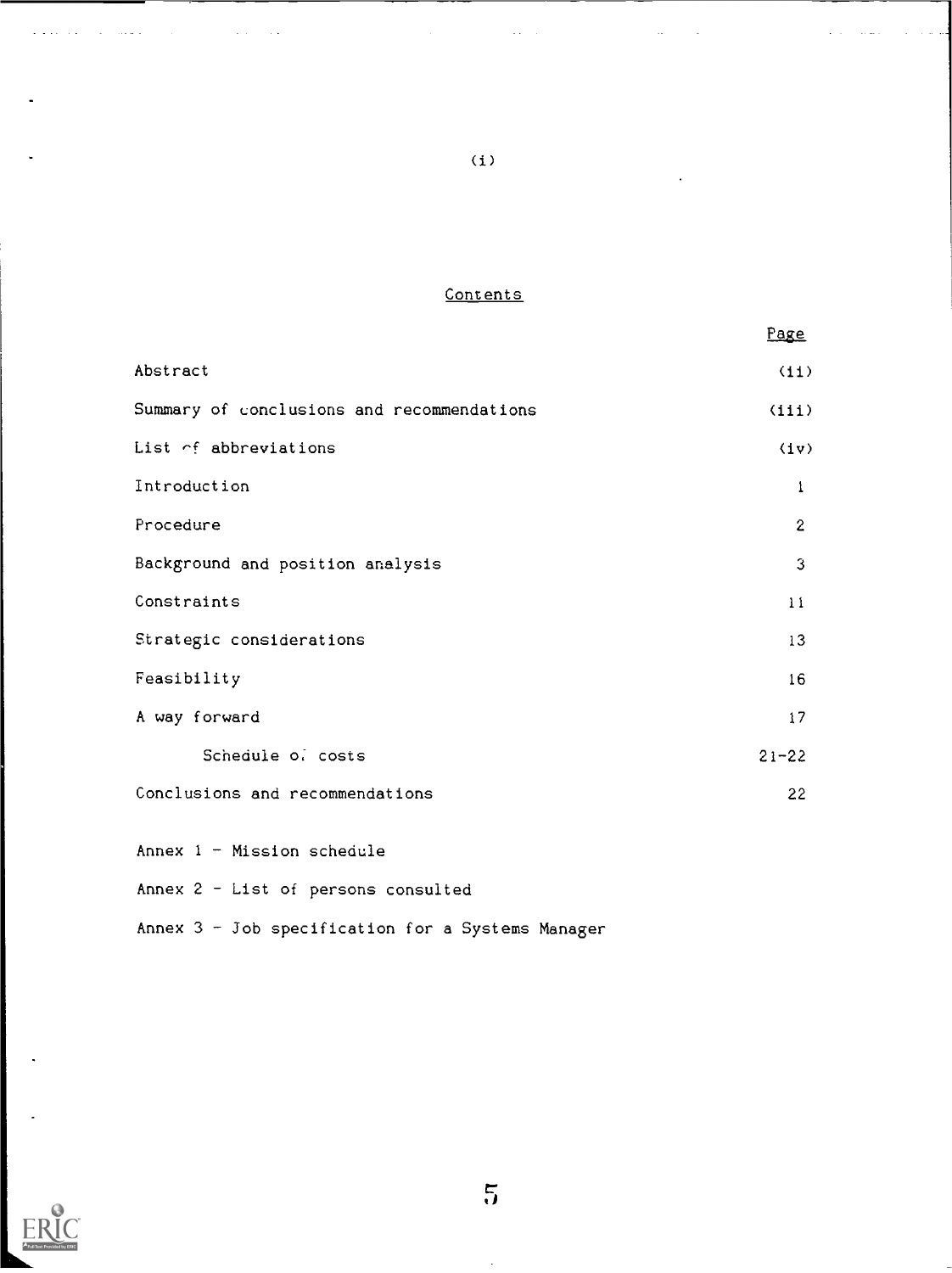## **ABSTRACT**

This report discusses the scope for, and feasibility of, introducing automated systems into the Botswana National Library Service (BNLS). The study was undertaken at the request of BNLS. An outline specification for a system is described, together with suggestions for applications and associated activities.



 $(ii)$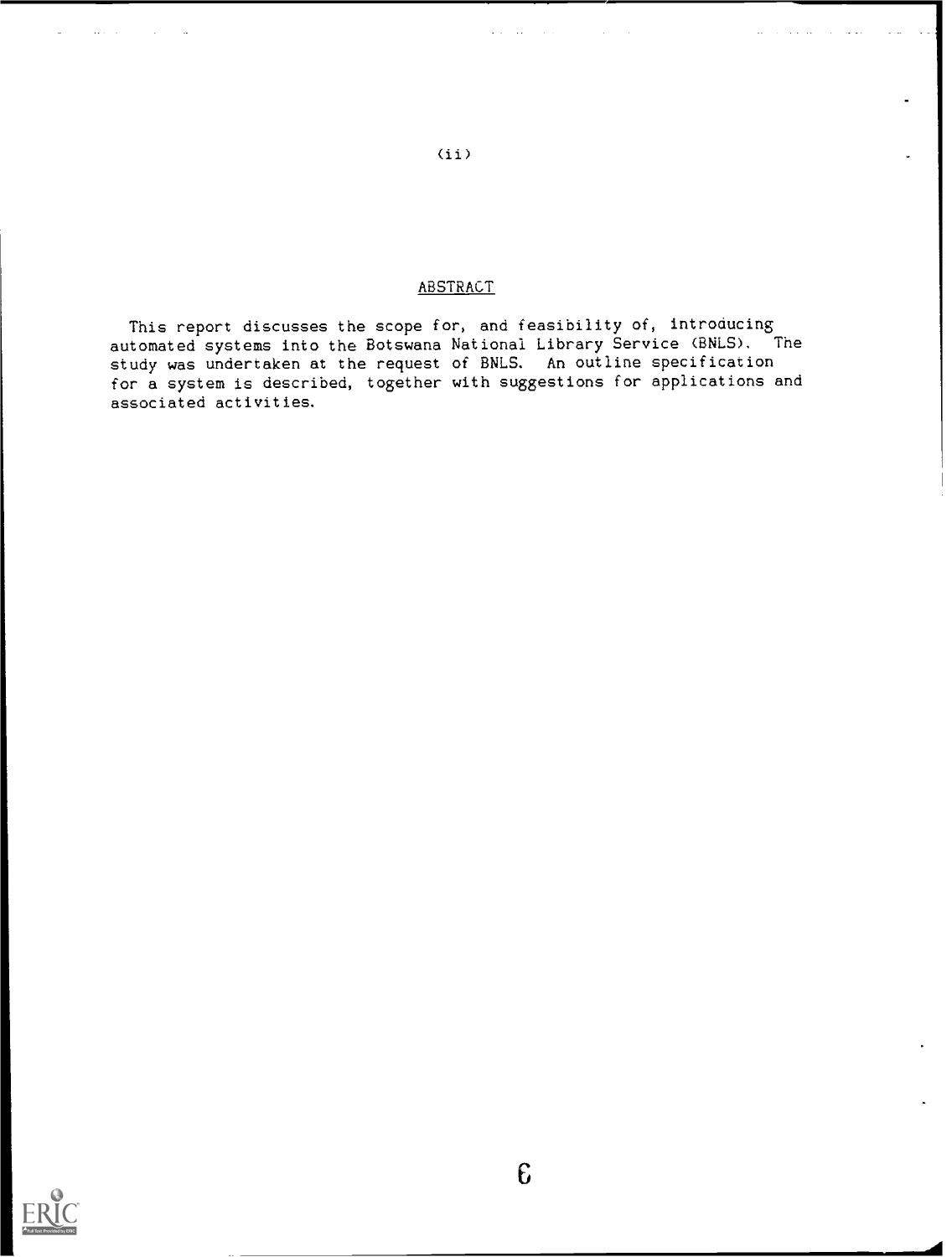## Summary of conclusions and recommendations

The Botswana National Library Service (BNLS) would benefit from the introduction of automation, initially to facilitate the work of the Bibliographic Services Division and the production of the National Bibliography, word-processing for administration and on-line information retrieval for the National Reference and Special Libraries Division. However, no project should be initiated until the provision of sufficient additional resources to cover the running expenses of an automated system has been agreed.

The purchase of a modular automated library system, initially offering acquisitions and cataloguing, and capable of being expanded from four terminals up to ten is recommended. The system should support multi-tasking and multi-user working. The system produced by IME (TINLIB) offers suitable facilities and it is recommended that this be carefully considered. It is also recommended that the system offered by McDonnell Douglas (URICA), which is widely-used in Southern Africa, should also be considered. Two additional microcomputers with associated printers, modem and suitable software should be purchased to facilitate word-processing and online information retrieval.

The system supplier should ideally have a permanent base in Botswana or Southern Africa and must be able to provide, or arrange, training, software maintenance and hardware maintenance.

A suitable professional librarian should be selected and trained as a 'Systems Manager' to manage and administer the project.

Close cooperation with the Library of the University of Botswana should be sought, especially with regard to their plans for retroconversion of the catalogue.

Libraries in government departments and associated parastatal institutions should be encouraged to use similar systems to that chosen by BNLS.

A suitable forum for discussing the possibility of a cooperative venture in creating a union catalogue/shared database should be established by BNLS. Membership should include representatives from BNLS, the University of Botswana, the Botswana Polytechnic and other organizations having significant collections of library materials.



 $(iii)$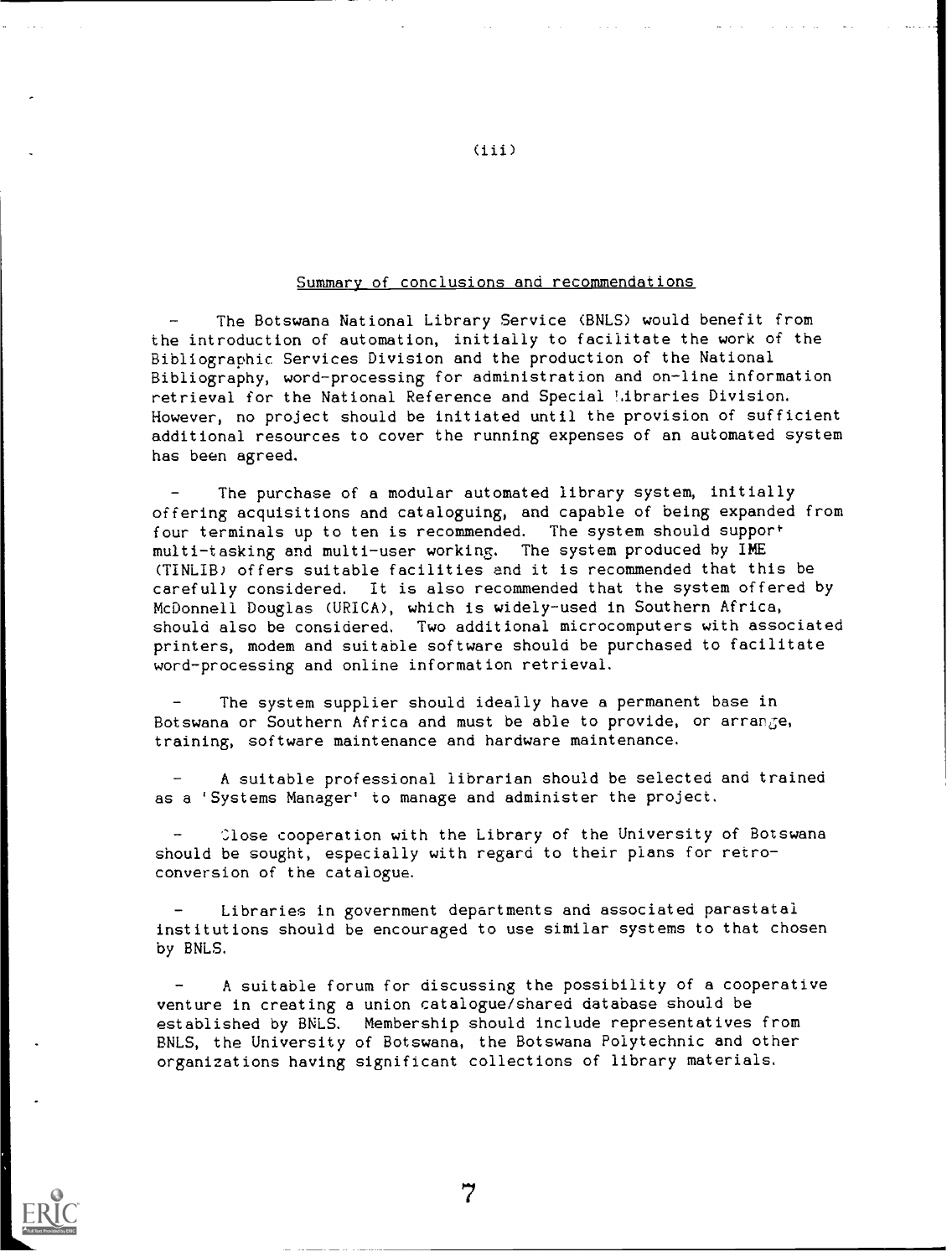## List of abbreviations

| ASCII         | American Standard Code for Information Interchange                                                                                                              |
|---------------|-----------------------------------------------------------------------------------------------------------------------------------------------------------------|
| <b>BNLS</b>   | Botswana National Library Service                                                                                                                               |
| DSE           | German Foundation for International Development                                                                                                                 |
| GCB           | Government Computer Bureau (Botswana)                                                                                                                           |
| IME           | Information Management & Engineering Ltd - suppliers of<br>TINLIB system                                                                                        |
| ISBD          | International Standard Bibliographic Description                                                                                                                |
| LAN           | Local Area Network                                                                                                                                              |
| MARC          | Machine Readable Cataloguing                                                                                                                                    |
| NCC           | National Computing Centre (United Kingdom)                                                                                                                      |
| NDP VI        | National Development Plan VI of the Republic of<br>Botswana, covering the period 1985-1991                                                                      |
| <b>OPAC</b>   | Online Public Access Catalogue                                                                                                                                  |
| SAMARC        | Machine Readable Cataloguing (South African version)                                                                                                            |
| SIDA          | Swedish International Development Agency                                                                                                                        |
| TINLIB        | The Information Navigator Library - integrated software<br>package supplied by IME Ltd                                                                          |
| UK            | United Kingdom                                                                                                                                                  |
| UNDP          | United Nations Development Programme                                                                                                                            |
| <b>UNESCO</b> | United Nations Educational, Scientific and Cultural<br>Organization                                                                                             |
| UNIMARC       | Universal Machine Readable Cataloguing - a format for<br>machine-readable bibliographic data which standardizes<br>the various national versions such as SAMARC |
| $X-25$        | An international telecommunications standard                                                                                                                    |
| WAN           | Wide Area Network                                                                                                                                               |
|               |                                                                                                                                                                 |



 $\mathcal{L}_{\mathcal{A}}$ 

 $\Delta \sim 10^{11}$  and  $\Delta \sim 10^{11}$ 

(iv)

 $\mathcal{L}^{\text{max}}_{\text{max}}$  , where  $\mathcal{L}^{\text{max}}_{\text{max}}$ 

 $\mathcal{L}^{\text{max}}_{\text{max}}$  , where  $\mathcal{L}^{\text{max}}_{\text{max}}$ 

 $\sim$   $\sim$ 

 $\delta$ 

 $\ddot{\phantom{a}}$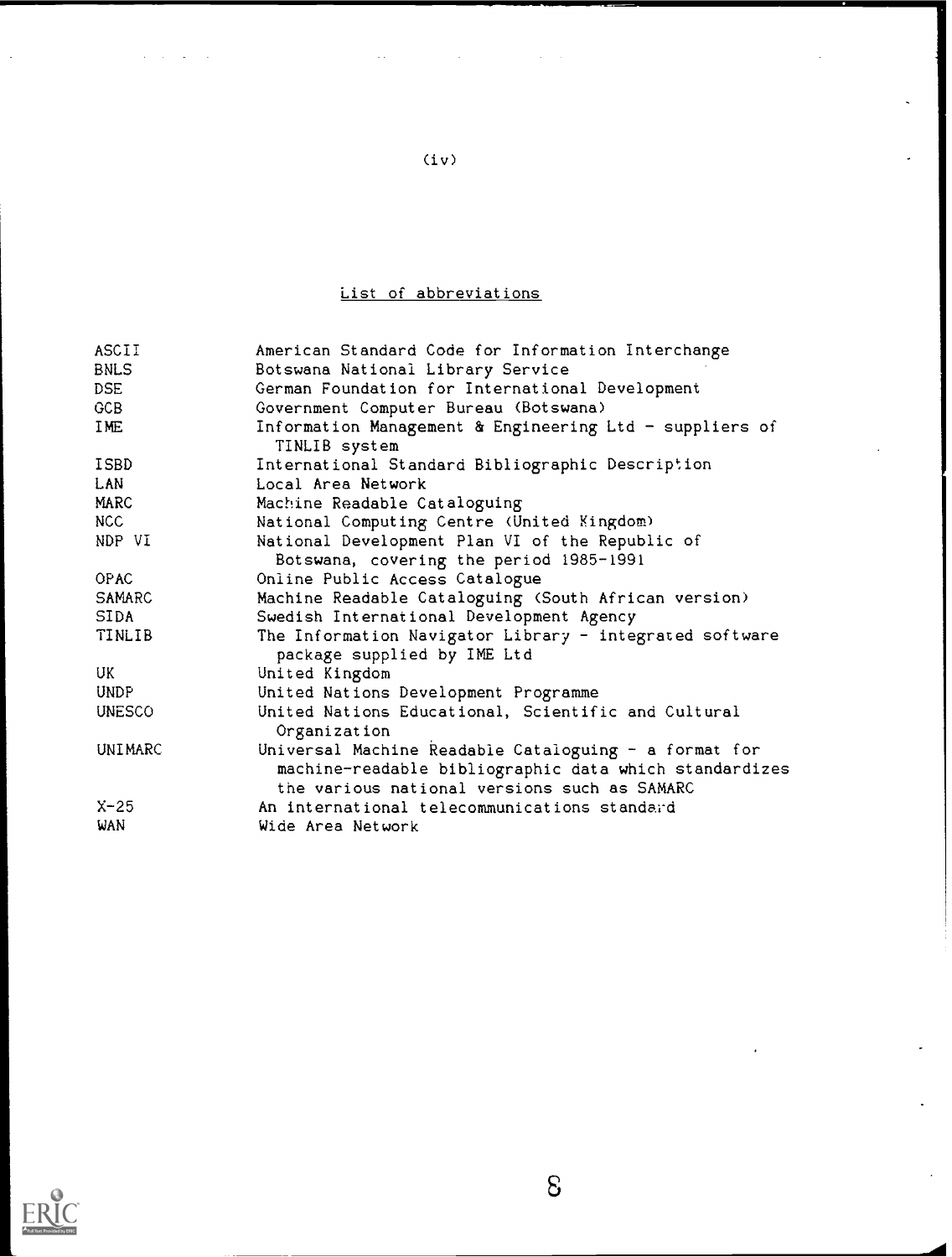## Introduction

1. The Botswana National Library Service (BNLS) was founded in 1968 as a result of the National Library Service Act passed by Parliament in 1967'. It is the legal deposit library for material published in Botswana, publishes the National Bibliography of Botswana and has formed a 'Botswana Collection', housed in its headquarters in Gaborone and partly replicated in regional public libraries. It has established a network of public libraries and village reading rooms, supplies materials and staff to colleges and some schools and has responsibility for staffing and advising on the development of government libraries. It is also regarded as the source for advice on the development of library and information services in parastatal and other organizations. The only major library not, to some degree, under its control is that of the University of Botswana.

2. During the later 1980's the senior management became increasingly aware of the difficulties of administering a large library network, spread over a region of 582,000  $km^2$ , coupled with problems of an increasing workload at the headquarters. In addition the senior management of BNLS was often asked to advise on the prospects for automation of library and information services in government libraries. In the absence, at that time, of staff with the appropriate skills to guide such developments and to advise on the feasibility of introducing automation at BNLS, the senior management approached the United Nations Development Programme (UNDP) for funding and assistance with establishing a project to review these matters.

3. In November 1990 the Consultant was invited by UNESCO to undertake a mission to Botswana to prepare a feasibility study of the computerization of BNLS. After some negotiation over dates and other arrangements, a contract was agreed in February 1991. The mission was carried out from 23 April 1991 to 8 May 1991 and was funded under UNESCO's Participation Programme for 1990-1991.

4. The Terms of Reference, as listed in the contract, instructed the consultant to proceed to Gaborone and prepare, in close cooperation with UNESCO and the appropriate national authorities, a detailed feasibility study of the computerization of the Botswana National Library Service. In particular, to:

- a) assess the needs of the Library in terms of hardware, software and personnel;
- b) assist the national authorities in the preparation of technical specifications to facilitate the selection and phased installation of computer facilities within the Library;

1. Republic of Botswana. The laws of Botswana, rev. ed., 1987. Chapter 58.02: The National Library Service.

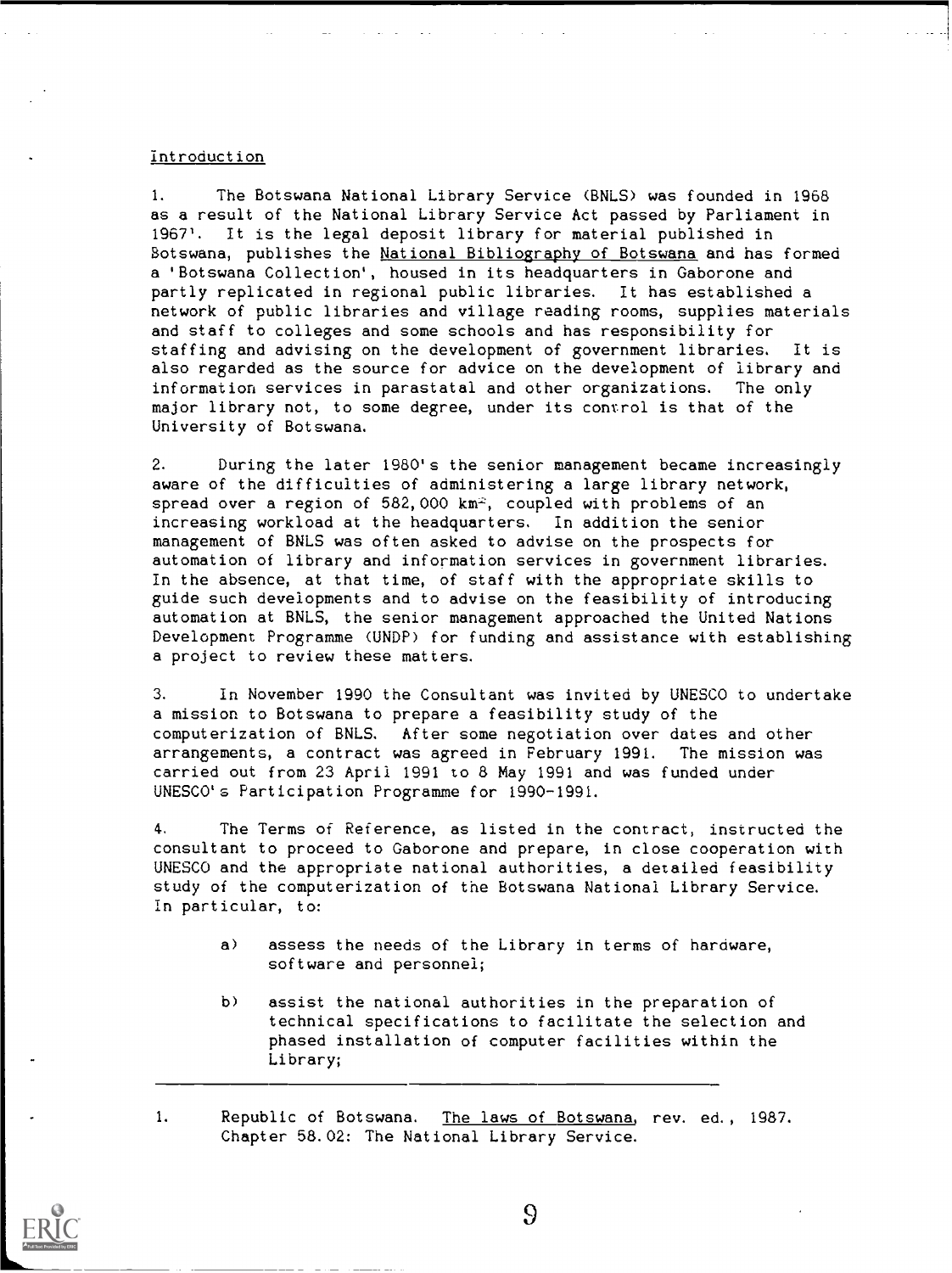- c) recommend detailed staffing and staff training and development requirements for the professional, technical and support personnel of the Library in the new computer-based environment;
- d) draw up a project document incorporating budget estimates and implementation timetable.

5. The mission schedule is outlined in Annex 1 and Annex 2 lists the persons met and consulted during the mission.

 $-2-$ 

#### Procedure

6. Automation of any activity is a complex process because of a need to design a system which allows the users, who are imaginative, intuitive and flexible, to work with a machine which is inherently inflexible, remorseless in its logic and deterministic in its action. An information system is especially difficult because of the many ways in which users may want to work with its contents and because of the 'client' relationship which information workers seek to develop with information service users. This relationship lays stress on personal service, integrity and on the high quality of the response to user needs. A machine must, then, be viewed as an adjunct, a tool, and not as the centre of the service.

7. These considerations suggested the need to conduct the feasibility study using 'soft' analysis techniques, which facilitate a detailed consideration of the human elements of both the existing and any proposed system. The human activity system forms the core of the study; a position analysis is the preliminary step. This focuses on the mission of the organization, its strengths and weaknesses, and the opportunities and threats which are present in its sphere of activity. Next follows a study of workflow, where attention is focused on those areas which would best facilitate progress towards achieving the objectives of the organization. What emerges is a view as to the feasibility of automation which, because it has emerged from the collective views of information workers, is likely to be representative of their objectives and not solely the view of an analyst. This procedure also reduces the potential for conflict and misunderstanding: staff are involved with the study from the beginning and have an opportunity to discuss and comment on findings as the work proceeds.

8. Accordingly, much of the time of the consultant has been spent in interviewing staff, reading internal documents and reports and studying patterns of work. Two conferences with staff were held to promote discussion and a preliminary half-day training course on computer applications in libraries was held to provide a 'refresher' for senior and middle-management staff.



10

 $\overline{\phantom{a}}$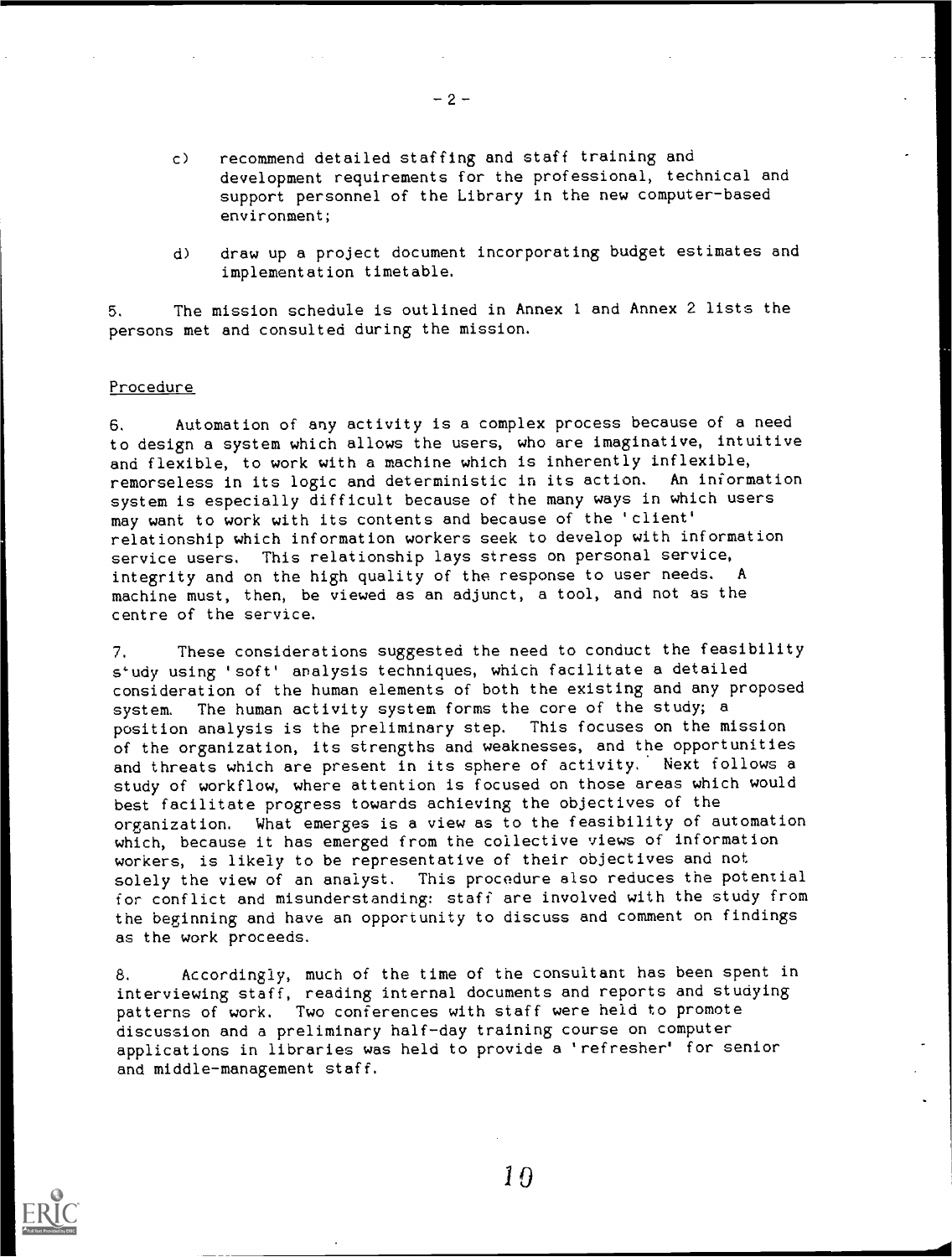## Background and position analysis

9. The National Library Service Act charges the Minister of Labour and Home Affairs with the responsibility of offering a comprehensive and efficient library service by providing buildings and equipment sufficient to meet the general requirements of adults and children and securing cooperation between persons supplying lthrary facilities in Botswana.

10. The Botswana National Library Service CINLS), set up under this Act, has sought to meet this responsibility by developing several services. The overall objective of BNLS, as stated in an Organization and Methods review of 1985 and accepted by Government and the BNLS, is to 'promote reading and provide reading material to the public for increase of knowledge, recreation and self development's. This broad statement is then broken down into several, more specific, objectives:

- 'a) assisting in developing sound library services related policies and legislation, and ensuring uniform application of the approved policies and legislation;
	- b) providing library services to all parts of Botswana;
	- c) making library services accessible to all members of the community for the purposes of education, recreation, selfdevelopment and information;
	- d) developing and promoting a national bibliographic control system and services;
	- e) promoting reading and providing reading materials;
	- f) acquiring and preserving documented material of national, historical, research and educational value;
	- g) serving as a focal point for coordinating efficient management of operational records within Government;
	- h) conducting appropriate research and evaluation programmes in the areas of library services;
	- i) developing, coordinating and maintaining professional level library services, standard systems and practices, to ensure most effective service to the public and Government as appropriate;

2. Republic of Botswana. Directorate of Personnel Office of the President. 0 & M Review. Report on ministerial organisation review: Ministry of Home Affairs (overall) - final report (Ref DP20/14/4), June 1985. Annex XI.



ii

-3-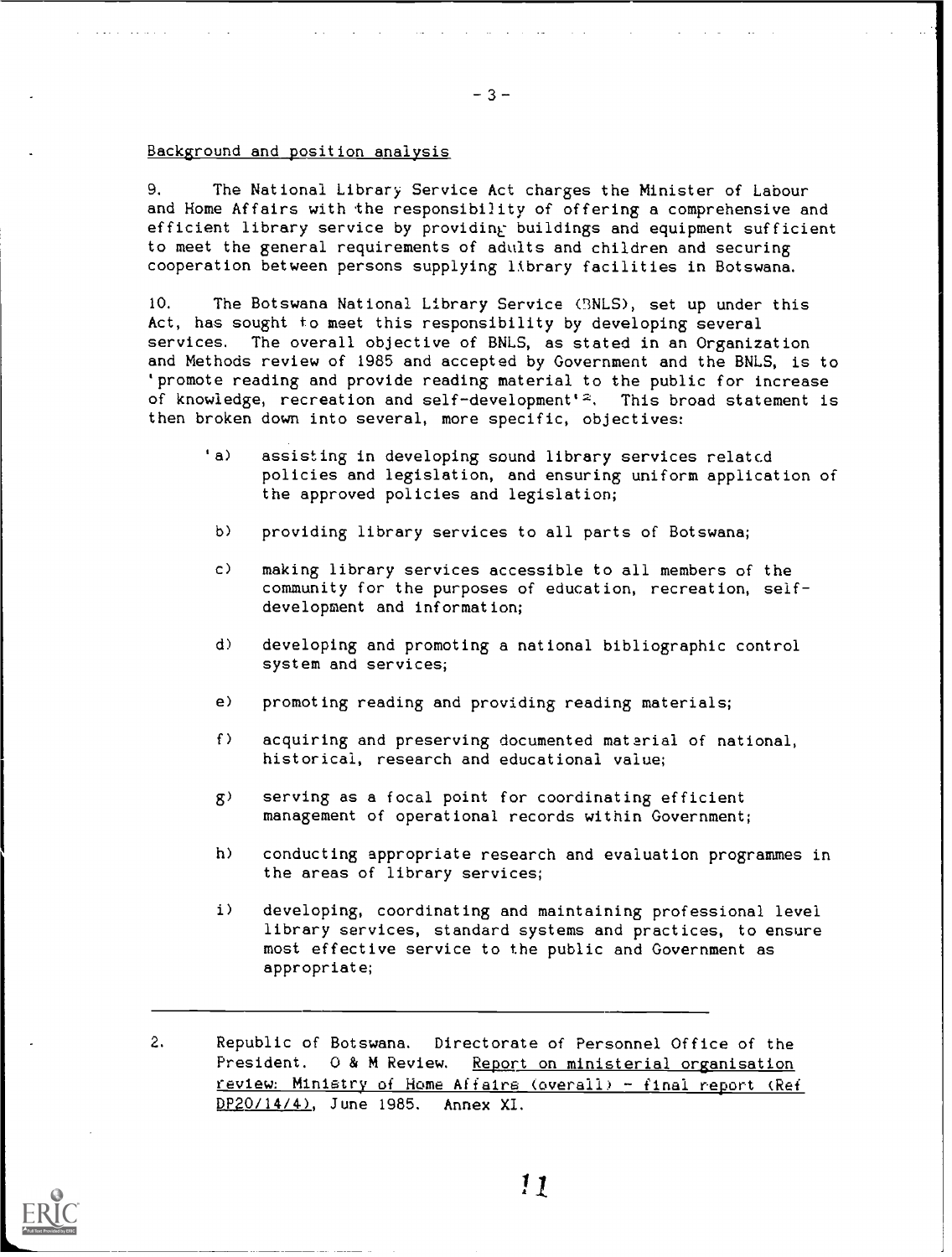- j) providing professional advisory services to public and private organisations in the field of library services;
- k) ensuring that the Department is efficiently managed and all resources allocated to the Department are effectively and optimally utilised.'2'

These specific objectives are then broken down into a set of major functions, which include:

> 'to provide national leadership and professional competency on all matters pertaining to libraries  $\cdots$

and

'developing an efficient system of information storage and retrieval . . . '

and

'to maintain union catalogues to facilitate resource sharing within and outside the country . . . '

and

'to offer professional and technical advice to both public and private institutions in matters relating to library and for purposes of uniformity.'<sup>4</sup>

11. Since its foundation in 1968, the BNLS has sought to achieve these objectives by the strategies of developing a network of public libraries based on the districts of Botswana, the production of a national bibliography, the development of a national collection relating to Botswana and the supply of trained staff to other institutions such as the developing libraries of Government ministries. It has also coordinated training courses and seminars aimed at developing a national information policy. It has received 'unds from the Government and also major grants from bodies such as the Swedish International Development Agency (SIDA) and the British Council. The development of a network of village reading rooms and the promotion of literacy and reading through its support of libraries in schools and colleges point to its continuing efforts to achieve the objectives set for it by the Government.

12. Recently, progress has slowed. The National Development Plan VI (NDP VI), covering the period 1985 to 1991, included targets for expansion of the public library network, the service to schools, colleges and village reading rooms and improvements in builaings and other facilities. Progress in achieving these targets has been severely hampered by a lack of money and a lack of skilled personnel. The Minutes of the Board of the BNLS frequently reco, d its concern that the financial and manpower ceilings are too low and that this has hampered attempts to provide an adequate service.

3. Ibid.

4. Ibid.

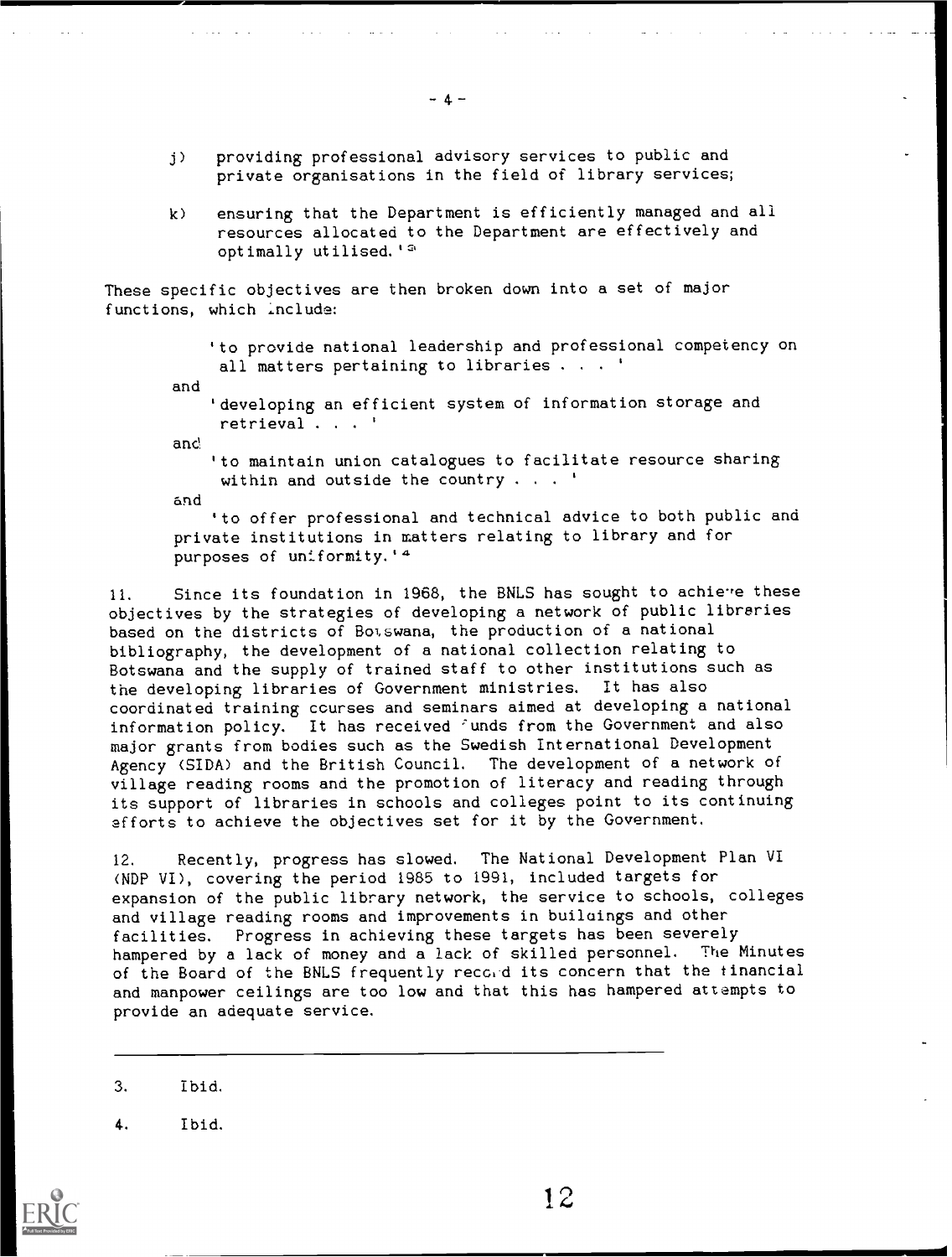13. The effect of the financial ceiling is especially marked. Moore, in his report on library and information manpower needs<sup>5</sup>, drew attention to the small amount of money being spent on new stock. He recommended that by the end of NDP VI the proportion of total recurrent expenditure to be spent on books and other materials should be 25%. Progress towards this target has been slow. By the financial year 1986/87 the proportion spent on stock had risen to 6%. The major item of expenditure is salaries. Because the cost of library materials imported or bought in Botswana continues to be high more money will be needed if the service is not to deteriorate.

14. The staffing ceiling has an effect on BNLS in two ways. At the headquarters in Gaborone the delays in processing and clerical matters can be quite severe. It took three months to type camera-ready copy for a cumulative issue of the Botswana National Bibliography (volume  $18^{6}$ , for example. The problem was caused by staffing changes in the typing pool, suggesting that there was not sufficient capacity to cope with the disruption caused by reallocation of staff. A second effect is the loss to headquarters when trained personnel have to be temporarily allocated to duties in the Government libraries for which BNLS holds the staffing responsibility or when staff are absent on extended leave for training and education. Their absence is apparent as some tasks are neglected and backlogs develop. The overall effect is of a service spread very thinly and only just managing to cover the basic activities of a national library service.

15. There are signs, potentially serious, that in one area BNLS is working at, or beyond, its capacity. The workload of the Bibliographic Services Support Division is recorded in the statistics of items processed, re-allocated and withdrawn. Over a period from 1987 these statistics display a distinctive pattern of fluctuation. In some months new books have been processed, in others many older books have been withdrawn. In some months the work of the Division has declined to a level well below its average. The cause becomes evident when the reports accompanying the statistics are read: shortages of staff adversely affect the work capacity of this Division very greatly. Periodic 'blitzes' are recorded as the staff of the Division, together with others, are diverted to cope, for example, with an accumulation of items awaiting withdrawal. Some of the problems can, in the past, be attributed to a lack of work space and disruptions caused by alterations to the building but the underlying problem has continued after such work has been concluded. Because this Division lies at the heart of the work of BNLS, the overall effect on the service offered to users is severe and widely distributed.

- 5. Nick Moore, Library and information manpower needs: a study of the situation in Botswana (London: British Council, March 1984).
- 6. Minutes of the 63rd meeting of the Botswana National Library Service Board, June 1967. Item 7.3.2.



 $-5-$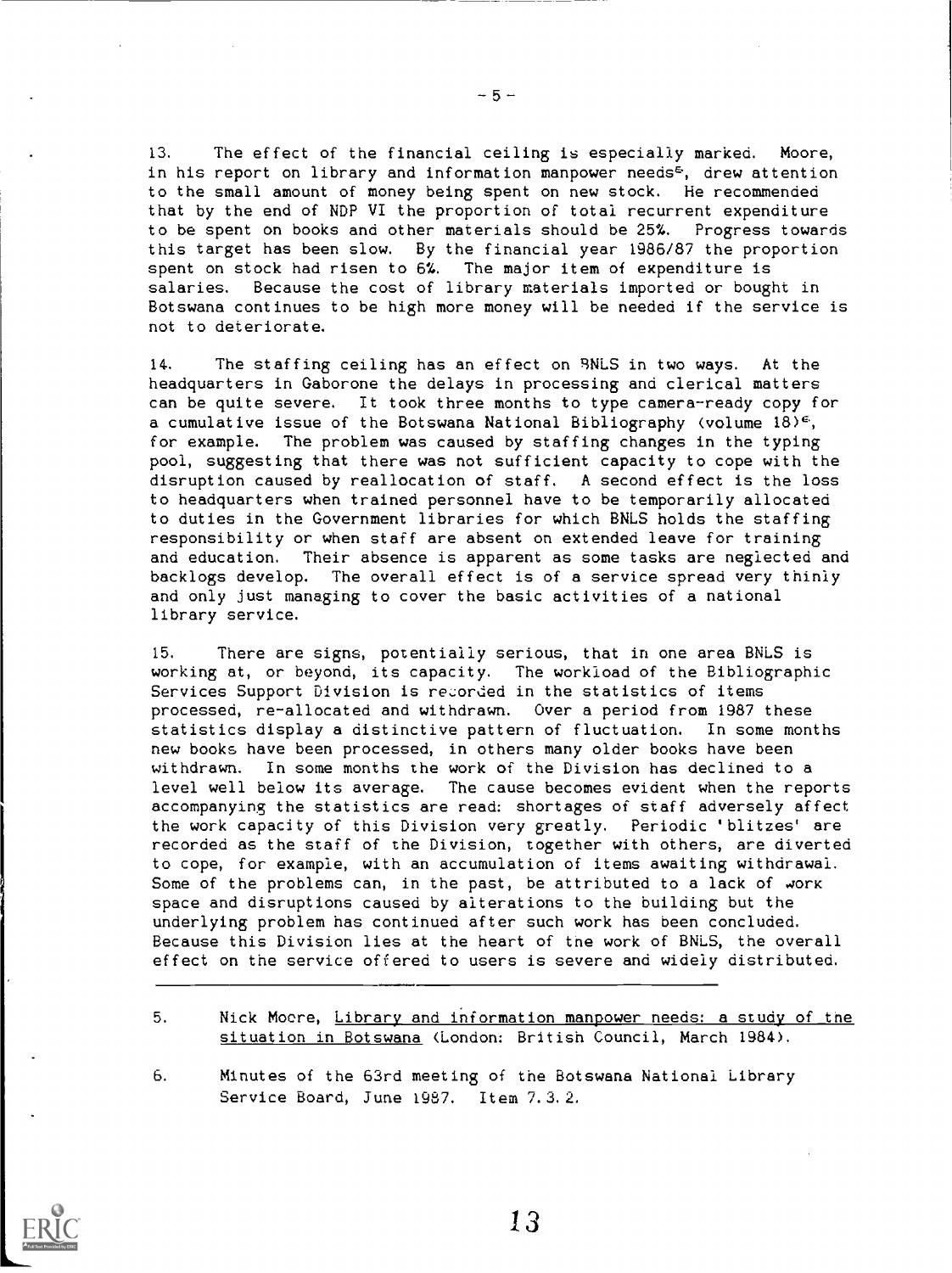It would take very little more pressure on this Division for the queue of work awaiting processing to become unmanageable.

16. A study of workflow in the Bibliographic Support Services Division reveals that there are several 'bottlenecks' which can quickly reduce the output of the Division. These bottlenecks consist of clerical processes, in particular the clerical tasks of typing of stencils and repetitive typing of catalogue cards, the reproduction of catalogue cards using a stencil iuplicator, and the frequent checking of stencils and card sets by professional staff. The absence, in particular, of the appropriate professional staff has a marked effect on output. Quality control is a vital feature of the work of this Division and the present system is especially susceptible to error: it would not be easy to adjust the present manual system to achieve a greater throughput unless extra staff (no', necessarily professional-level) are trained to take on some of the work of checking and improved coordination of staff is introduced.

17. Even if this could be done there is a proposal, the effects of which could overwhelm the Division. At present the processing of books and other materials for use in schools and community colleges is undertaken largely by those institutions. The new National Development<br>Plan proposes that this processing be undertaken centrally by BNLS. The Plan proposes that this processing be undertaken centrally by BNLS.<br>Volume of material is estimated at 36,000 items a vear by 1995. At volume of material is estimated at 36,000 items a year by 1995. present, the mean daily output of the Division is 110 items (a combination of processing new items, re-allocation and withdrawals); over a year of 250 working days this represents 27,500 items. Without extra staff and radical reorganization the result of adopting this proposal would be a complete overload of the Bibliographic Services Division.

18. Projects of wider significance have also fallen into abeyance. The provision of a union catalogue is regarded as being a major function of BNLS. The importance of this function was emphasized by the Director of BNLS in 1989 where, in a mid-term review of progress on achieving the targets set for NDP VI, the Director called for the establishment of a union catalogue to be included in the Plan. At the same time the Director acknowledged that lack of finance, staffing and suitable accommodation would hinder the implementation of the project'.

19. The development of a national information policy is another<br>project for which a need is both apparent and acknowledged. The project for which a need is both apparent and acknowledged. information needs of any country multiply as its economy becomes more active and as the population increases and becomes more sophisticated in its demand for education, health and welfare services and access to the political system. Isolated communities are gradually linked together as the infrastructure of transport and communications develops. It is at this point that some attempts at coordinating the developing information services must be made if resources are not to be wasted in duplication and if opportunities are not to be lost because information is not made

1 $\mathcal{L}_t$ 

7. Report of the Director to the 66th Meeting of the Botswana National Library Service Board, 22nd March 1989. Item 8.



 $-6-$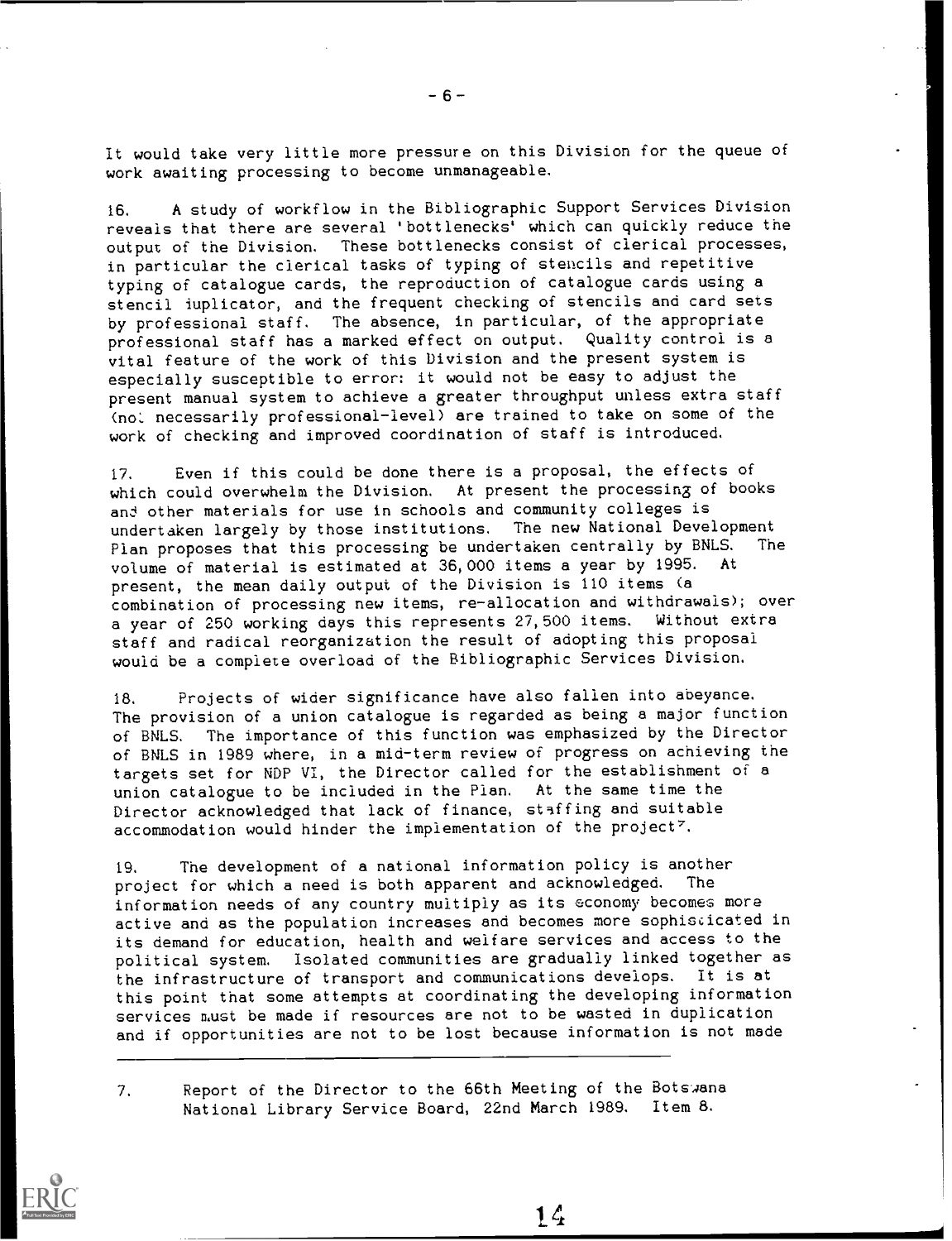available to the right people, in the right place and at the right time. In 1987 the BNLS played a major role in organizing a seminar, sponsored by the German Foundation for International Development (DSE), aimed at exploring the development of such a policy for Botswana. The foreword to the final report notes that there are several differences in the information scene in Botswana compared with other countries of Southern Africa: a strong Government interest in the potential benefits of a coordinated library and information network, the existence of a National Information and Documentation Coordination Committee and the constant allocation of financial resources towards the development of strong information establishments. The foreword continues, 'One is astonished that up-to-date, Botswana still lacks a coherent National information Policy . . .  $1e$ . There is still no such policy though it is understood that further discussions about development are expected. Its absence has made it difficult for BNLS to provide authoritative advice on the development of government libraries and information services, the libraries of parastatal organizations and, in particular, to assist in the development of any strategy for resource-sharing and cooperation.

20. The use of computers to assist with the work of BNLS has been discussed by staff and by the Board of BNLS on several occasions. In particular, the development of databases, the use of word-processing and networking through telecommunications facilities have been mentioned but no study of needs was undertaken, prior to the approach to the United Nations Development Programme to fund the present project. Several of the senior staff are aware of the use of computers in libraries and information centres, and have attended demonstrations of systems in South Africa, at the State Library in Pretoria. They are also in close contact with the staff of the Library of the University of Botswana, where an integrated computer system is shortly to be implemented.

21. Computers are being used in several ministries and departments of the Government. A recent report, undertaken by the National Computing Centre (UK) at the request of the Government of Botswana, commented on this and drew attention to the dangers of poor quality, uncoordinated development; the report also observed that much of this development had no, been notified to the central authority which had been set up to overview development: the Government Computer Bureau (GCB)<sup>9</sup>. The role of

- 8. Lutz Hüttemann (editor), Establishment and management of a national information service in Botswana: report of a workshop held in Gaborone/Botswana from 23 to 27 February, 1987 (Bonn/Gaborone: German Foundation for International Development and Botswana National Library Service, 1987). Foreword, p. 1.
- 9. Robertson, 3. S., Consultancy on development of computer facilities in the Government of the Republic of Botswana: final report, April 1990. (Internal report for the Government of the Republic of Botswana, produced by the National Computing Centre, United Kingdom). Item 1.3.



-7-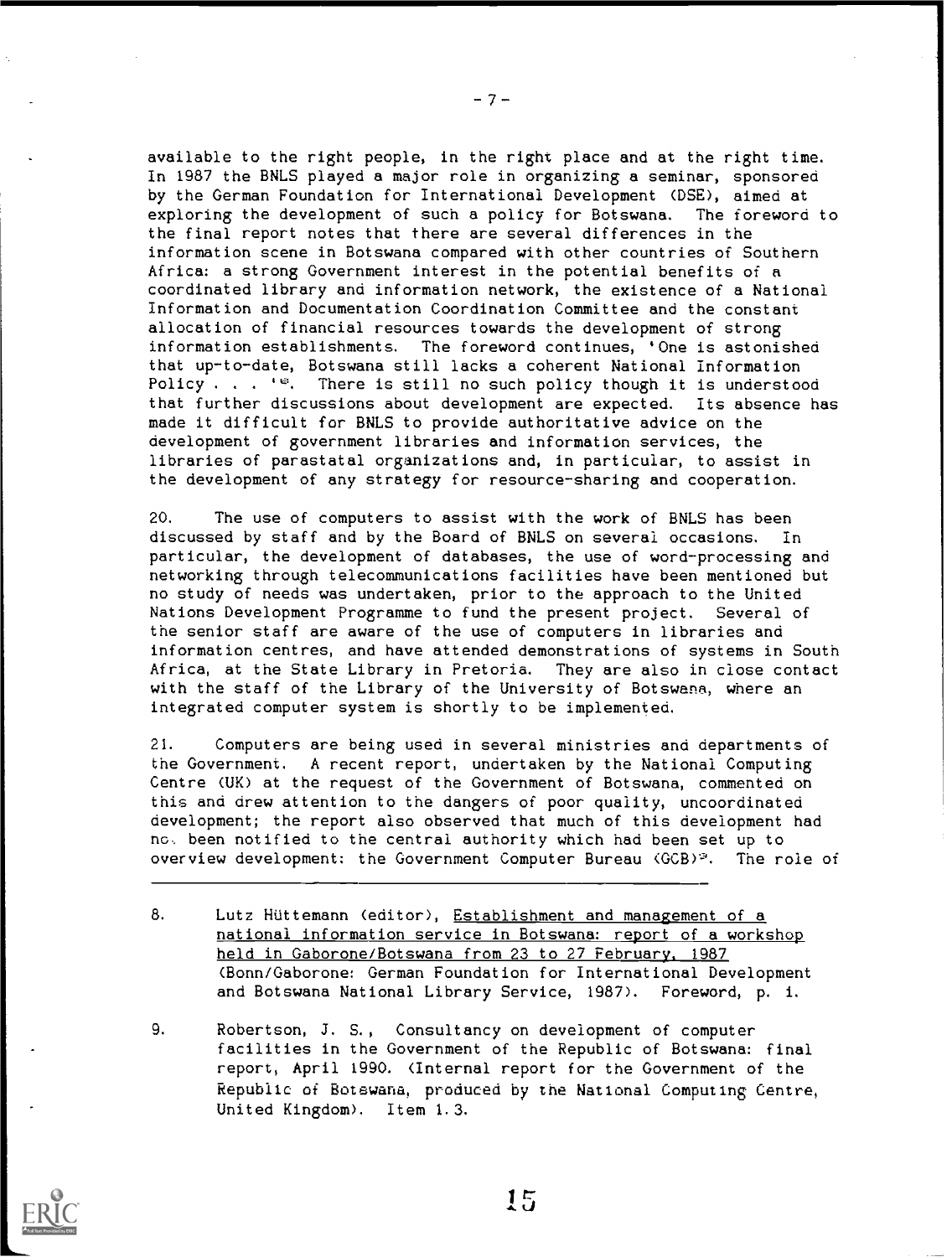the Bureau is to coordinate all computer activities and the report, the findings of which have been accepted by the Government of Botswana,<br>recommended a strengthening of its role. In particular, it identified recommended a strengthening of its role. directions for development and suggested the need to determine whether any proposed new computer application is most suited to centralized, distributed or cooperative computer processing. Its guidelines for choosing centralized processing, using the mainframe services of the Bureau, for an application suggest that data sharing and the need to use telecommunications are important factors. For distributed processing the report identified suitable conditions as being where the computing power and data storage requirements could be met by available stand-alone equipment including Local Area Networks (LANs) and any communication requirements could be met by LANs1°.

22. The BNLS was invited to outline its computing requirements for inclusion in the report. BNLS identified administrative and bibliographic processing with the additional requirement of being able to link its branch libraries to form an information and data sharing network. The NCC report concludes that these requirements could be met by distributed processing based in the BNLS, except that the telecommunication links should operate through a microwave Wide Area Network (WAN) to be established for official, national, use by the Botswana Telecommunications Corporation and run by the Government Computer Bureau.

23. The NCC report includes comments on the overall hardware and software development policy. The need for a strategy to ensure there is stability for long-term development plans, particularly where these require the introduction of proprietary items such as database software, and the ability to maintain an efficient technical support service to distributed computer users, are identified as important components of the policy", The report also concurs with the current GCB policy of using an ICL platform for their mainframe computing and recommending that any microcomputer used should be IBM-compatible, with Wordperfect and Lotus 1-2-3 as standard software packages'''.

24. Whilst this recommendation provides clear guidance for departments wishing to use word-processing, spreadsheet and simple database applications it leaves open a question which is beginning to concern BNLS: what advice should it give to those organizations wishing to

- 10. Robertson, J. S., Consultancy on development of computer facilities in the Government of the Republic of Botswana: final report, April 1990. (Internal report for the Government of the Republic of Botswana, produced by the National Computing Centre, United Kingdom). Item 8.4.
- 11. Ibid., Item 8.6.
- 12. Ibid. , Item 8.7



 $-8-$ 

 $1<sub>f</sub>$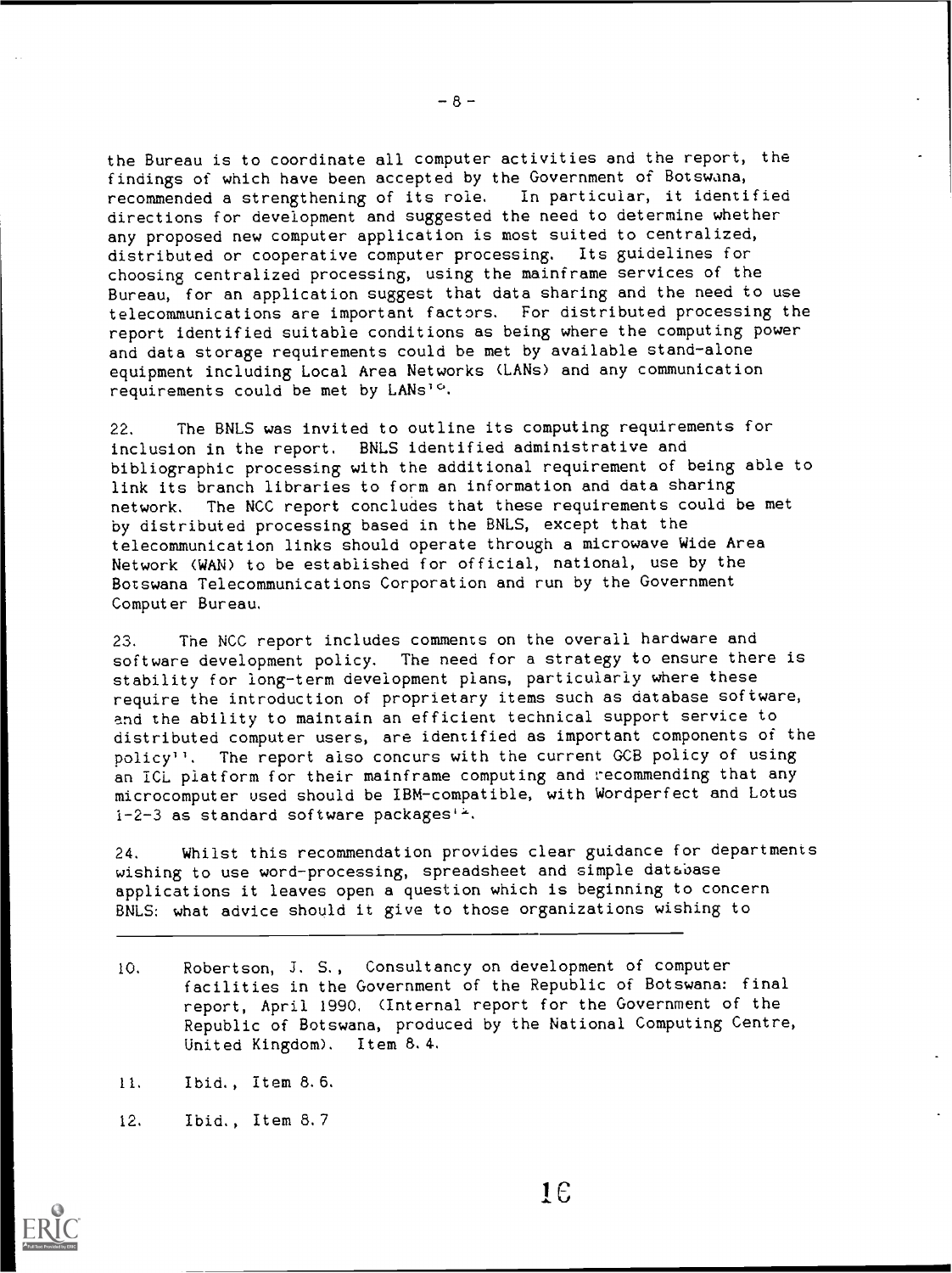automate library activities? Without experience ENLS is not well-placed to provide authoritative advice yet its staff are aware that an important opportunity is starting to present itself. One way of beginning to establish a national information policy, in fact if not by statute, is to encourage the use of systems which are, at least, compatible. In this way, the prospect of sharing data through networking is improved and longer-term developments, such as the establishment of cooperative databases, are more likely to be possible.

25. Already there is a computer project, using a proprietary, integrated, library applications package (IME's TINLIB), in the early stages of implementation in the Library of the University of Botswana and some experience of a failed attempt to use the software package dBase IV at the Botswana Polytechnic. Because these two libraries represent major collections it is important that their paths of development and those of BNLS are compatible so that a cooperative venture can be developed which would enable data held in one system to be available to users of another. Such a venture, a linking of databases, would form a major source of information for many sectors of the economy, other information services and academics.

26. A further problem is the lack of staff knowledgeable in the use of computers. This is a problem not confined to BNLS or Botswana and the lack of staff with suitable skills is readily acknowledged by professionals in other libraries and information centres. It is, however, a problem which will gradually diminish, at least as far as Botswana is concerned, as students graduating from the University of Botswana, having taken the courses run by the Department of Library and Information Studies, begin to occupy senior and middle-management positions in libraries and information centres. In the short term, however, these skills are not strongly represented on the establishment of BNLS, so there is no focal point for project development.

27. A strength is the recognition by the Ministry of Labour and Home Affairs and the Government Computer Bureau that the introduction of automation could form an important strategic element in the development of BNLS and the coordination of national information services. It is understood that a sum of 1 million Pulas  $(1 \text{ US$} = 2 \text{ Pulas})$  has been earmarked for the capital budget of a project should a satisfactory case for its use be made. It is also understood that running costs for a system will have to be borne by those services using the system.

28. A further strength is the awareness of senior staff of the need to take action to improve matters. There was no evidence that staff viewed the prospect of automation with reluctance, though it is fair to say that many are apprehensive about their capacity to respond to such a change. Moreover, they are realistic about the time and effort that will be needed to introduce a satisfactory system.

 $29.$  To summarize the position analysis,

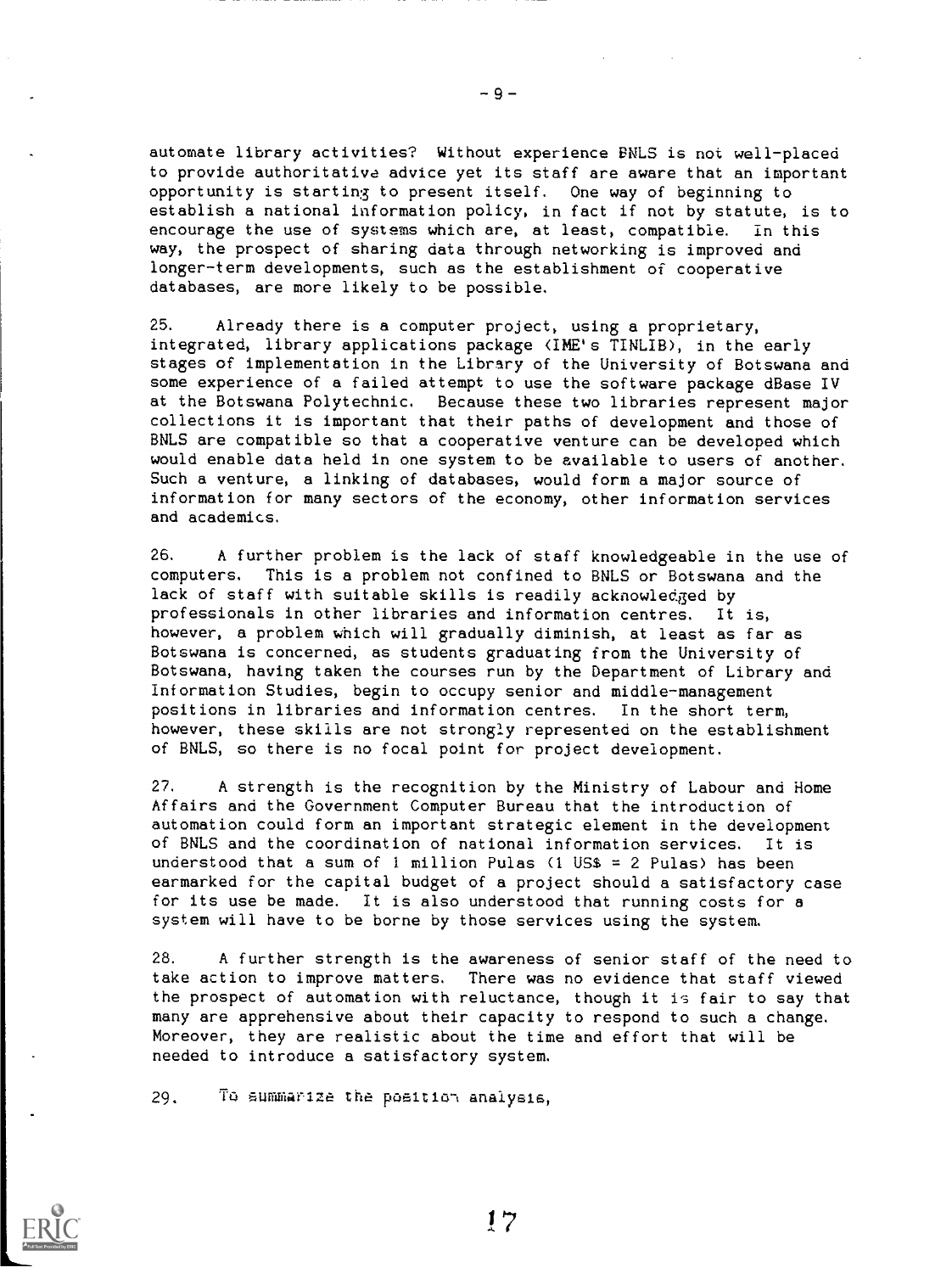the STRENGTHS are: the WEAKNESSES are: the OPPORTUNITIES are: the THREATS are: realistic staff attitudes; money 'earmarked' for the capital budget of an automation project. low financial ceiling resulting in a high proportion of recurrent expenditure being attributed to staff costs and a consequent reduction in funding for the purchase of library materials; low staff ceiling resulting in an inability to absorb extra workload; a labour-intensive materials processing system needing extensive supervision by senior staff; the lack of a national information policy to coordinate the development of information services; lack of staff knowledgeable about the use of computers in library and information services. the need to develop a union catalogue which could provide a focus for cooperative activity between libraries and information centres; the development of the Wide Area Network thus providing a development path for linking many of the service points of BNLS; the need to provide advice on the development of automated library or information services in government and parastatal organizations; the automation project already under way in the Library of the University of Botswana which could, with a similar project at BNLS, provide a platform for a cooperative venture. the proposal to centralize materials processing for school and community colleges at BNLS headquarters, which would overload the existing system to an intolerable extent; the beginnings of uncoordinated development of automated activities by library or information services in some government departments and



parastatal organizations.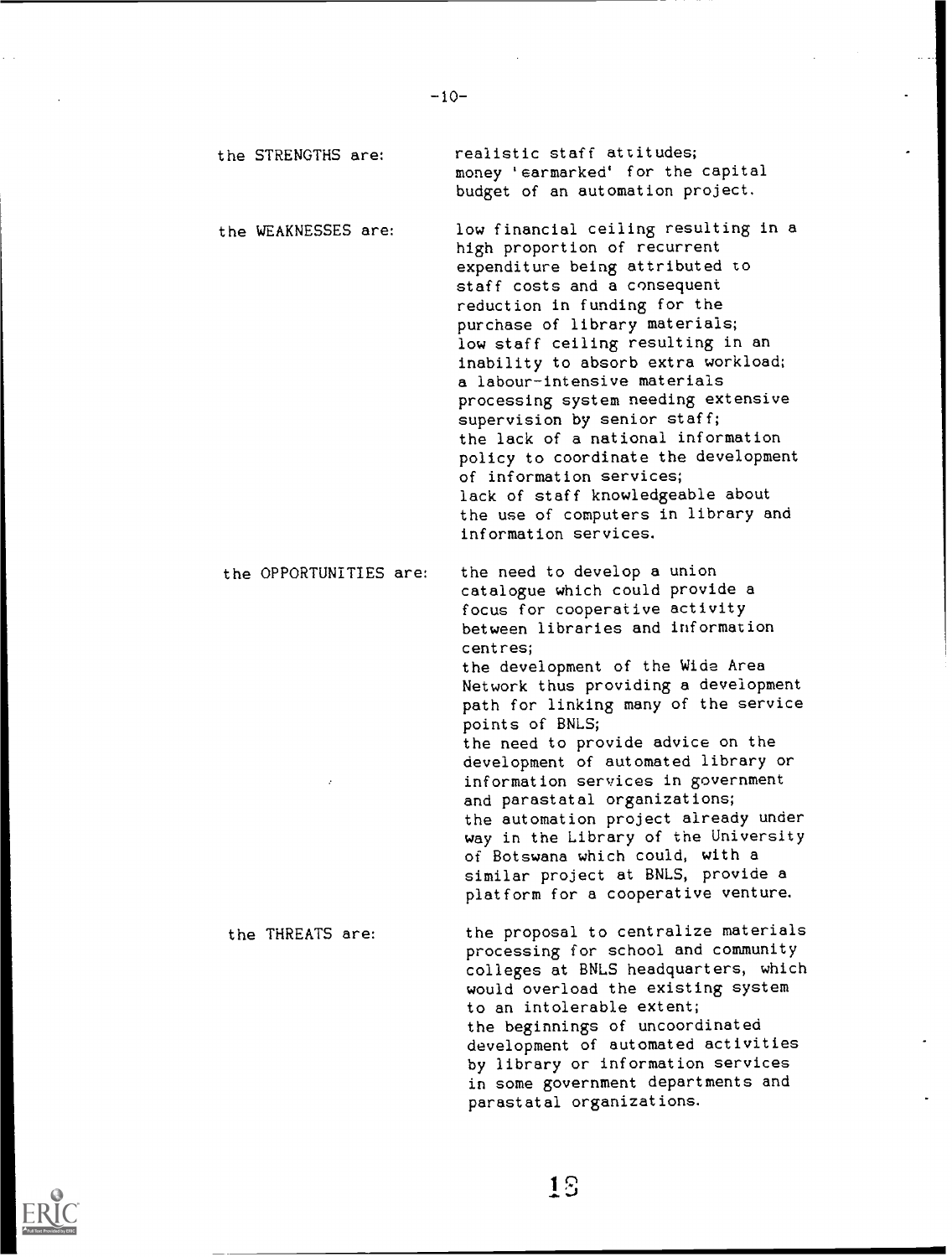## Constraints

30. The environment in which the services provided by BNLS are usea is an important consideration when contemplating change. Gaborone is a modern city with good communications and an infrastructure which can support modern technology. It is understood that other major towns are not in such an advanced state as Gaborone but that major improvements in the infrastructure are being carried out or are planned. Many service points of BNLS are, however, in regions remote from these areas of development. They are usually staffed by library assistants with basic qualifications appropriate to running a service using simple administrative procedures. The service points have a stock for use by adults and children covering fiction, non-fiction, in Setswana as well as English, and basic reference books. A small stock of periodicals and newspapers is displayed. The provision of reference services is very limited and loans are low. The library often has an important function as a reading room. Many branches are, by force of circumstances, moreor-less self contained and the main function of BNLS headquarters in relation to such branch libraries is to supply processed, or partlyprocessed, stock train staff and deal with the occasional reference enquiries which have been passed on from a branch. The notion of an enquiries which have been passed on from a branch. interactive network, with libraries contacting each other, interlending stock and cooperating over reference or other enquiries is still some years away for Botswana.

31. A major constraint, then, on development of automated systems is that automated systems would either not be necessary or could not be run in many of the branches. It would certainly be difficult to justify using an automated circulation control system, even at the busiest branch: the highest average issue rate per day for Gaborone was only just over 100 issues a day. The remainder of the nineteen branch libraries and the sixteen mobile library sites have issue rates well below this figure.

32. Similarly, there is no need for automated assistance with the simple records for serials which are kept by branches. No branch has a very extensive stock.

33. Catalogues in branches are maintained on card, with author, some title entries, and classified subject entries with an alphabetical subject index. No study of catalogue use has been made but anecdotal evidence suggests that the rate of use, even by staff, is low. The view of senior staff at  $B \subseteq S$  headquarters is that catalogues should, nevertheless, continue to be provided at all branches. In this case, any automated system would have to be able to produce catalogue information in a hard copy form even if other forms of output, such as an Online Public Access Catalogue (OPAC), were to be used at BNLS headquarters or major branches such as Gaborone City and Francistown. The continuing use of a catalogue in card form at most branches is best because they are robust and fairly simple to maintain. The number of additions and withdrawals necessary in branch catalogues is a reflection of the number of stock movements and these are quite small, being about 100 a month for



 $-11-$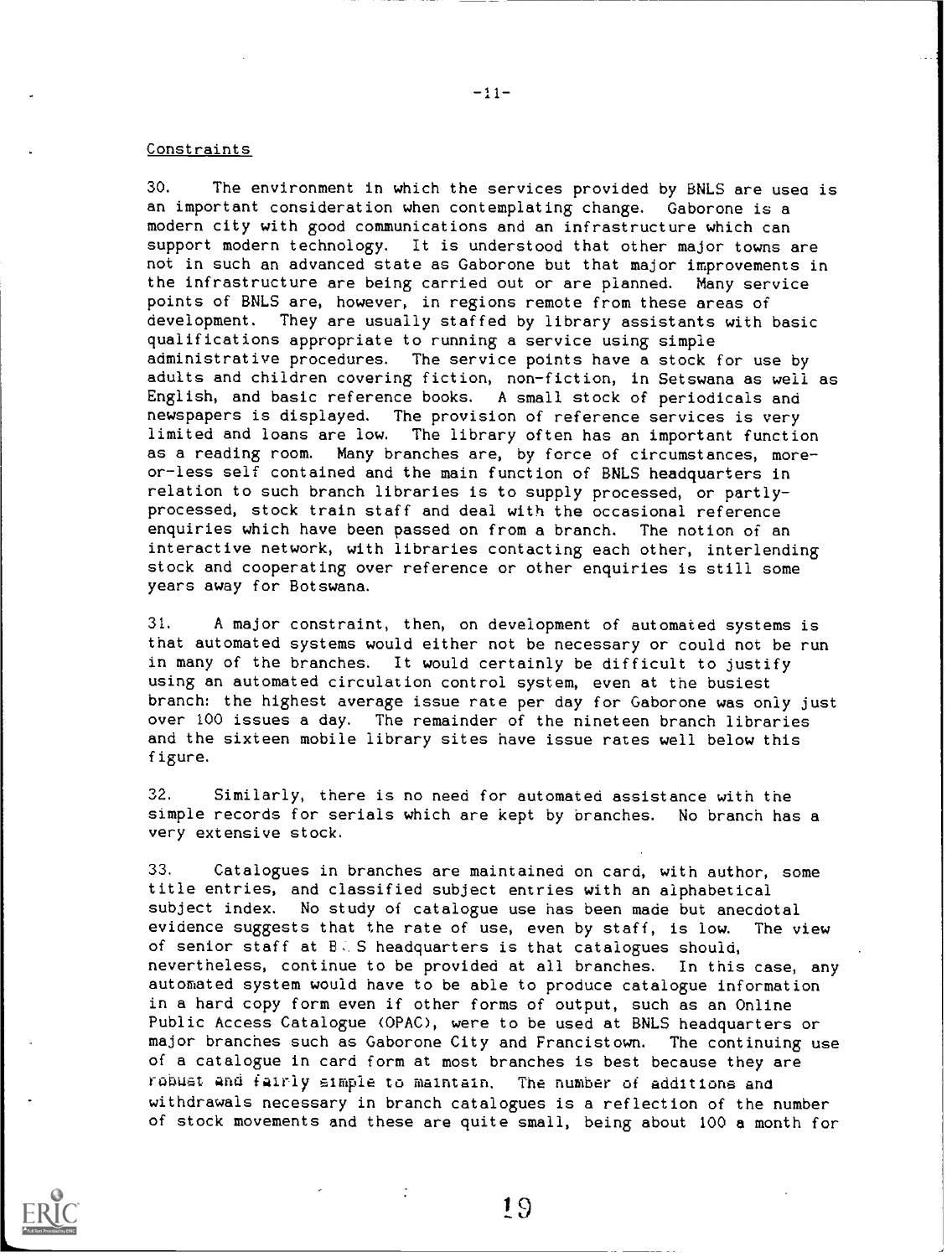small branches and rising to about 200 a month for the larger branches. Other forms of catalogue would be possible, of course, and some could offer additional features such as providing locations of material held in other branches. Such forms would present significant problems of use, however. Computer Output Microfilm would not be suitable as a medium for all branches because of the need to supply, power and maintain microfiche readers, whilst a book form of catalogue, reproduced from pages printed out from a computer system, would be expensive to replicate, especially if frequent cumulations were needed.

34. Another constraint emerges from a consideration of the skills of the staff. There is no one in the staff of BNLS headquarters who has detailed experience of implementing and running an automated system. This need not, in itself, be an insuperable problem: clearly it would be possible to recruit a suitably skilled information professional to work as a 'systems manager'. It does, however, suggest that the staff of BNLS headquarters would need considerable support and that they would not be well-advised to consider a novel approach or commit themselves to a system for which there is no support facility or body of expertise available locally.

35. Staffing offers a further constraint. It is unlikely, given the economic climate in Botswana, that the ceiling on staffing will be raised and, indeed, this seems to be a tenet of the new National Development Plan, NDP VII. An automation project will, therefore, have to be run by the existing complement of staff with the possible addition of a systems manager. Although an automated system would eventually reduce the amount of repetitive, routine, clerical work, which forms such a large element of the present system, its implementation will have a disruptive effect until staff are familiar with its workings. This is unavoidable but does highlight the need to consider carefully to what extent BNLS staff can absorb the additional workload a new system will, at the beginning, represent.

36. The availability of capital financing for a project has been noted as a strength. The 'earmarked' money would pay for capital costs but BNLS would still have to fund running expenses which would incluae:

> software and hardware maintenance - typically 12% to 15% of capital costs; consumables - a direct cost related to volume of processing; telecommunications charges, if branches were connected to BNLS headquarters - a direct cost related to volume of transactions; insurance cover for damage to the system and for loss of data.

Additional costs would be s. ^f training and, depending on the policy of the Government of Botswana, depreciation charges. In addition, heavilyused equipment, such as terminals, might need replacement after two or three years and the complete system after seven to ten years. It is not



 $-12-$ 

ŹÛ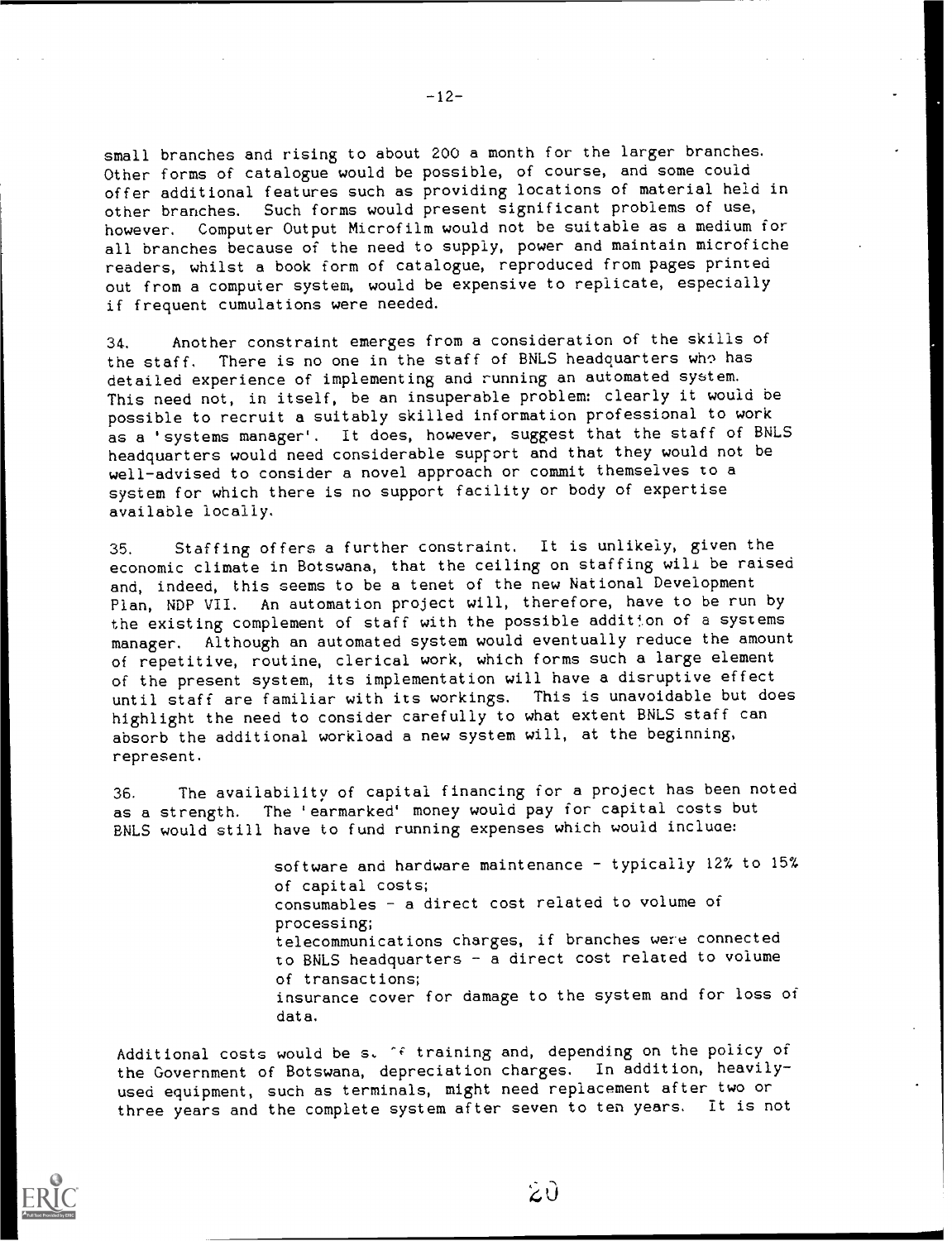possible, at this stage, to assess with any accuracy what the running costs might be but it is clear that any charge would have a substantial impact on the allocation of resources of BNLS. It would serve to compound the problem of under-funding of stock purchasing and it is difficult to see any scope for making savings elsewhere within the envelope of resources. There is certainly no scope for saving on staffing in the short term and, if plans to centralize processing for schools and community colleges are realized, there will be little possibility of making savings in this area in the future.

## Strategic considerations

37. At first sight BNLS is not a very suitable candidate for automation because of its under-funding. It is also evident that BNLS has arrived at a point which will be crucial to its continuing development. Without urgent attention to its systems of processing it will not be able to accommodate an extra workload and may experience continuing difficulty in coping with the present workload. Automation can offer a means of dealing with the problems of workload and offer attractive possibilities for the provision of additional services to users.

38. It is evident that BNLS is not, at present, capable of achieving some of the aims and objectives described in paragraph 10.Specifically, it lacks the capacity to undertake the creation of a union catalogue and it is not able to act as a focal point for coordinating efficient management of Government records. In the former case this is because of a lack of resources to undertake such a large undertaking and in the second it is because of a lack of skill and experience. A small automation project could begin to remedy both defects.

39. The Bibliographic Support Services Division provides the core activities which underpin much of the work of BNLS. This Division is largely responsible for acquiring, cataloguing and distributing library materials to the BNLS branches. It is also a Division which is very susceptible to 'bottlenecks'. Delays in processing have an immediate effect on the speed of service to branches, a problem which is further compounded by the backlogs which tend to accumulate. Of all the activities undertaken by BNLS, at present this Division would have most to gain from automation and the effect of speeding up its work would have the greatest impact on all services of BNLS.

40. The production of the National Bibliography is also a key activity for a national library. The volume of records to be included is quite small, being about 300 a year. The delays in production are attributable to holdups in repetitive clerical work and there is clearly scope for reducing this problem. At present, camera-ready paper copy has to be supplied to the Government Printer. A recent development is the facility to supply formatted data on disc to the Government Printer so that computerized type-setting equipment can be used: this approach would be suitable for production of the National Bibliography.



-13-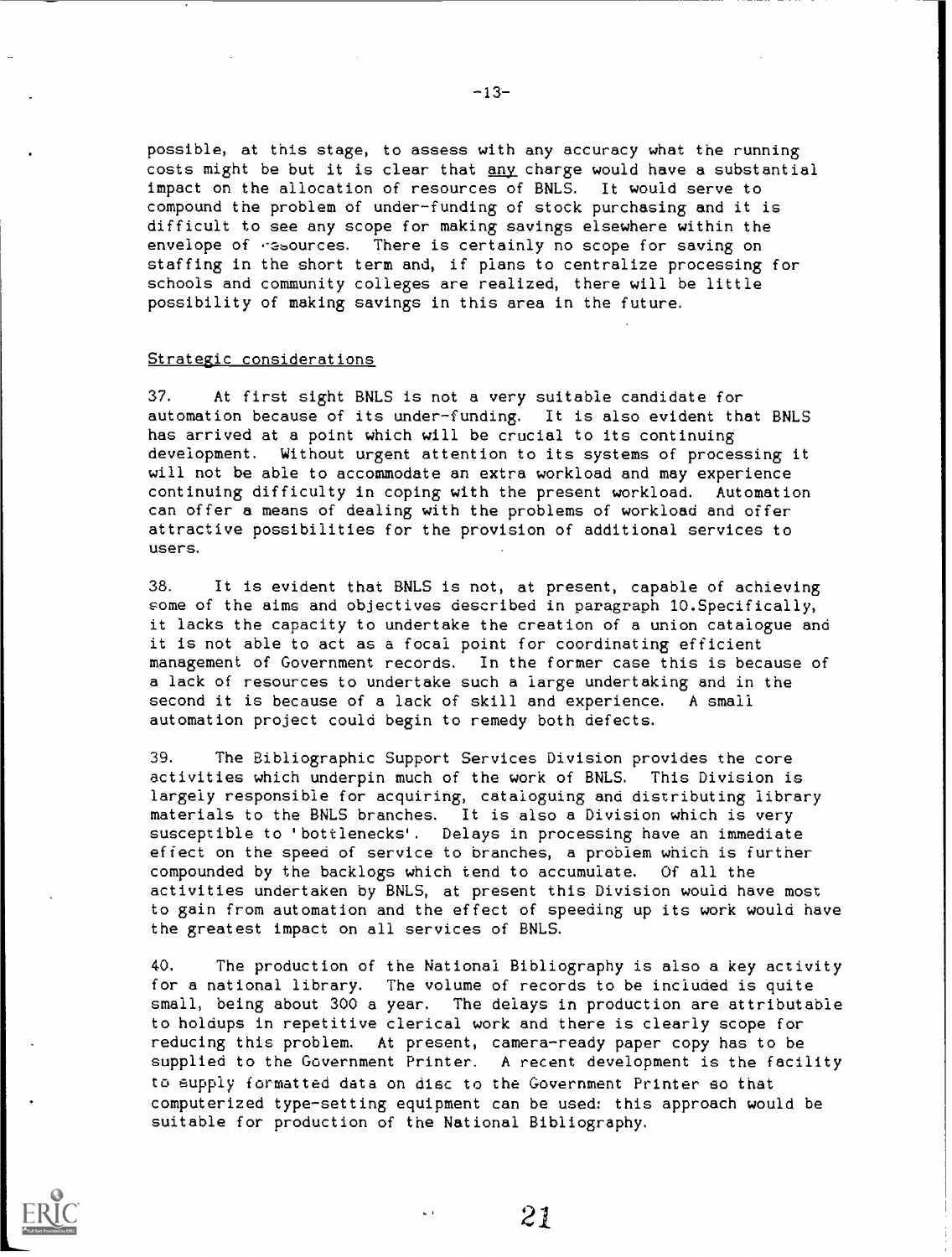41. To gain the fullest benefit from automated production of the National Bibliography its production should result not only in a printed bibliography but also in the development of a database, the contents of which can be exchanged with other divisions within BNLS, otherinstitutions and national libraries in other countries. In this way BNLS can begin to develop a role as a centre for the exchange of bibliographic information for libraries within Botswana and can contribute to the development of exchange facilities within Southern Africa. Such a move predicates the use of a standard for the exchange of machine-readable bibliographic data, of which the Machine Readable Cataloguing (MARC) standard is the appropriate choice. Use of MARC will ensure that records can be freely exchanged and that records from other databases in MARC format can be 'downloaded' into a BNLS database.

42. There are many MARC formats from which to choose but within Southern Africa the wide-spread use of SAMARC, as a regional format, makes it the obvious choice. SAMARC is based on the UNIMARC, thus ensuring widespread compatibility with other MARC formats, and is suitable for describing a wide range of bibliographic and other media types. In addition, the family of MARC formats is under active development to incorporate newer media types.

43. The use of SAMARC could also make possible the downloading of bibliographic records already notified to the State Library in Pretoria, South Africa. It is understood that the Library of the University of Botswana is investigating the possibilities of mounting a retrospective catalogue conversion programme using records held in SAMARC format by the State Library. A feasibility study has yet to be carried out by the University Library; the results could well also be of importance to the BNLS. Should this approach prove possible, it will be important for BNLS to determine what proportion of its records would be available in machine-readable form, the amount of editing that might be necessary to make them usable within BNLS and the cost of acquiring and editing such records compared with the cost of keying-in bibliographic data afresh. Even if an attempt at obtaining records from the State Library proves abortive consideration should be given to obtaining records in MARC format from another source such as the British Library. Since much of the stock acquired by BNLS is from British publishers there is a strong possibility that many of the records needed will already be available on the MARC database of the BLAISE service from the British Library. Holdings information and other local information would have to be added by BNLS to such records and the costs of this would have to be determined. The development of such a database by BNLS would form a major part of a cooperative union database to which libraries of other organizations in Botswana could eventually contribute, thus helping to achieve the long-desired union catalogue and aiding the development of an inter-lending network.

44. There are attractions in improving the production process for catalogues. The present system of card production is prone to error, requiring frequent and repetitive checking of accuracy by senior staff, time-consuming and subject to 'bottlenecks' because the job is broken



 $22$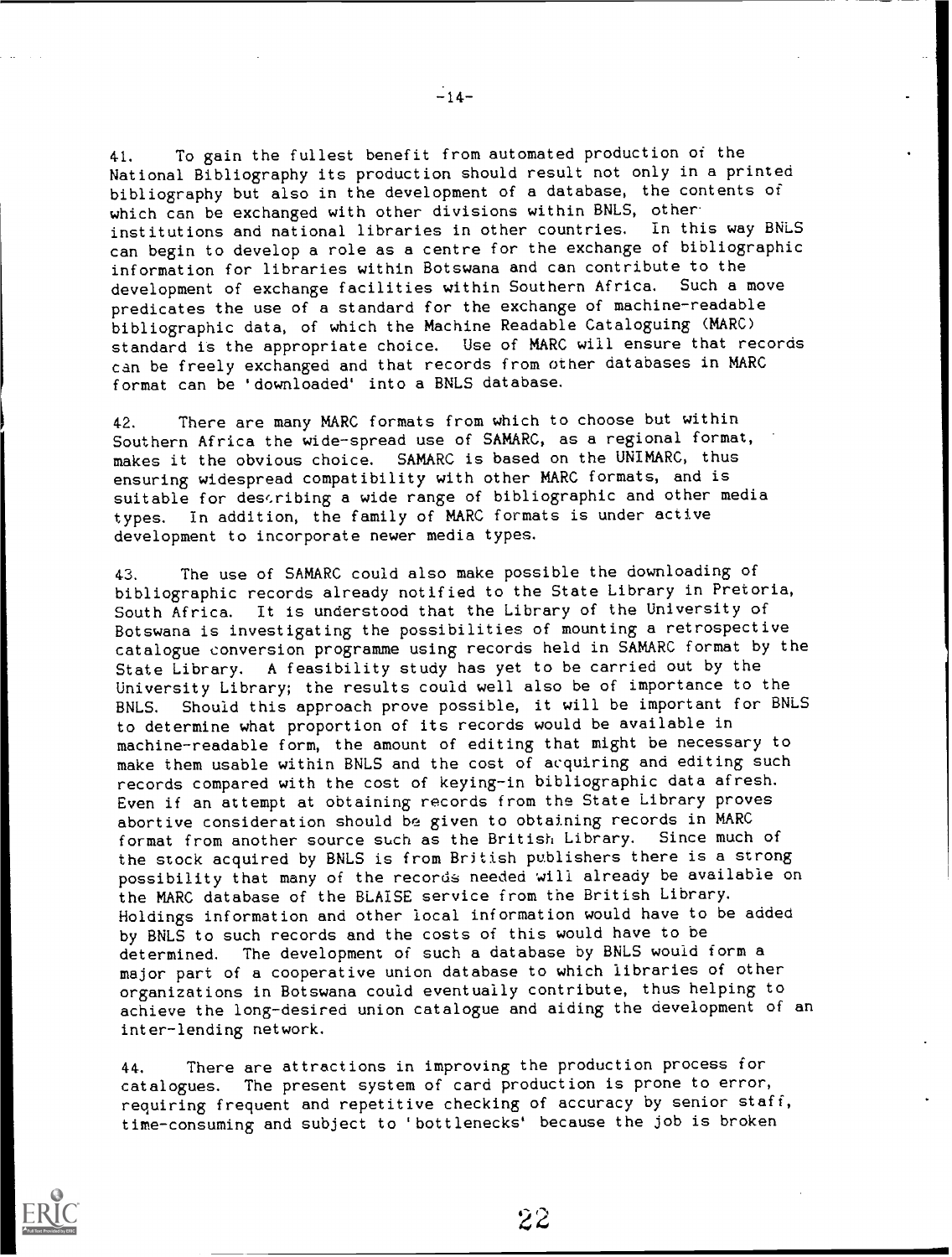down into several separate tasks which are allotted to a succession of people. If a person is away, backlogs begin to develop.

45. The apparent low rate of catalogue use in branches may be attributed to many factors and is probably a combination of several. In the various studies of catalogue use carried out in the United Kingdom and elsewhere the card catalogue has rarely proved popular with users. most of whom prefer a Computer Output Microfilm form or, latterly, the<br>OPAC form. There is no reason to believe that users in Botswana would There is no reason to believe that users in Botswana would react differently though one might expect a higher degree of reluctance to use an OPAC at first because computers are still a fairly unfamiliar tool to them. Even so, the novelty of the approach and the attraction of new technology might well overcome a lot of this resistance, especially in the more sophisticated urban areas. One way of promoting a greater awareness of the utility of information is to make it easy to find and an automated library catalogue system would offer one means of doing this.

46. Automated catalogue systems, and OPAC systems in particular, can lead to a considerable expansion in the number and type of access points which can be used in searching. This is one reason why the OPAC form of catalogue seems to be favoured by staff and users. Incomplete and only partly-correct information can be used and will often yield a useful result. Users are encouraged by this and can become more adventurous in their searching, thus expanding their knowledge of the breadth of the stock and encouraging a more purposive use of information.

47. There are also attractions in improving the access users have to the stock, although the benefits of this would not be felt until users and staff came to use the catalogue more and interlending of stock between branches became a practical possibility. The development of a union catalogue for the public library system would be an easy step to take with an automated system.

48. The real impact of an automated system at BNLS will not be in the ability to save money directly through reducing staff but, rather, in the ability to increase throughput without further increases in staff. Any system, manual or automated, needs a certain level of staff before it can offer any service at all and BNLS is operating close to that limit, at least as far as the Bibliographic Services Support Division is concerned.

49. The strategic significance for information sharing of the development of the libraries and information services in Ministries and parastatal organizations could be considerable. Without carrying out a detailed study of information needs within these various bcdies it is impossible to be precise about what the configuration of automated systems should be. However, discussions with the staff of the Government Computer Bureau (GCB) revealed that a fibre-optic Local Area Network is being installed to link buildings within the Government Enclave and it is anticipated that a large database management system will be installed on the GCB mainframes to service the information-handling needs of departments and ministries. An ideal solution would be for all organizations to use compatible, or even the same, systems. However,



 $-15-$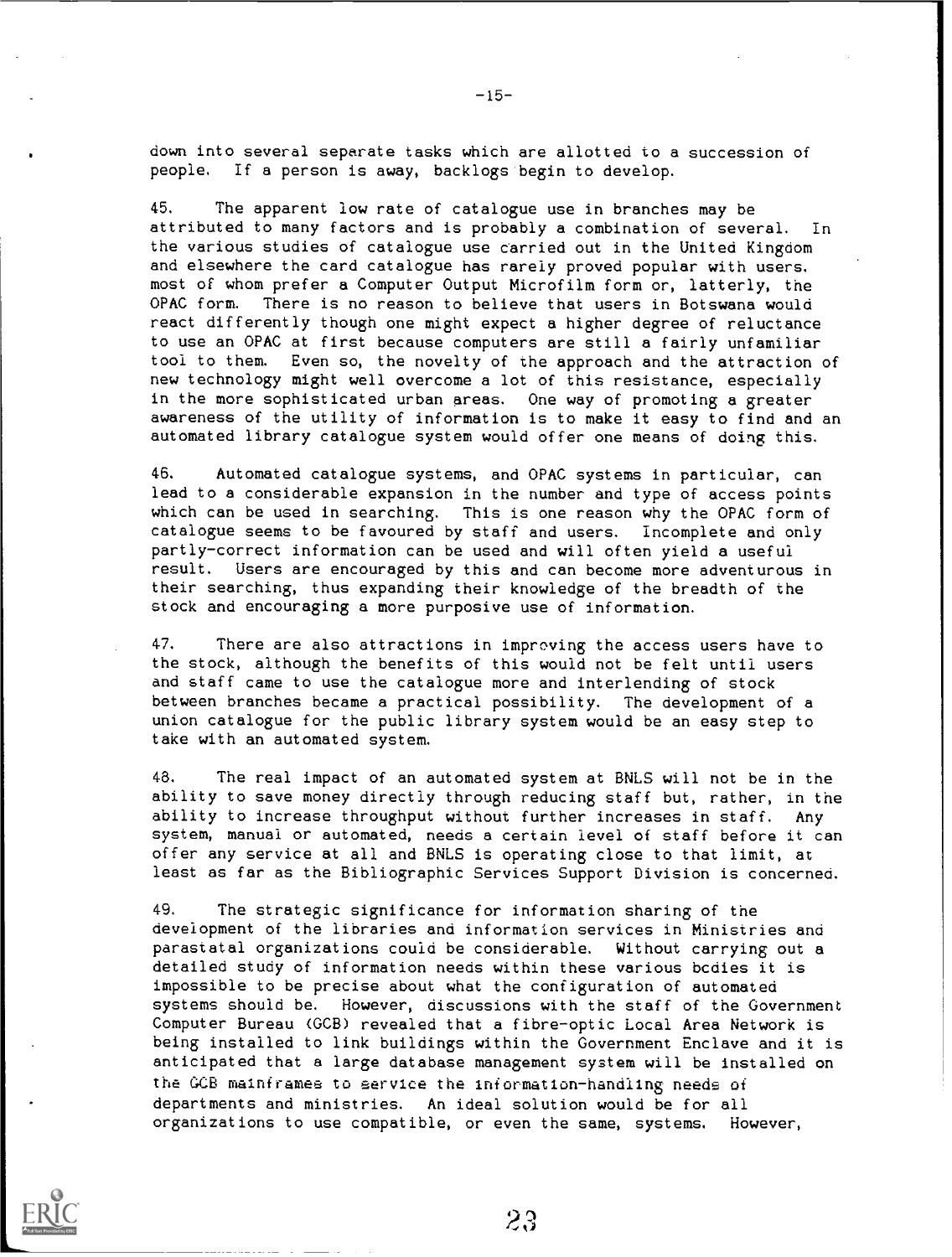since their information needs are almost certain to be different and often highly specialized, this approach seems unlikely. Instead it would be preferable to re-define the concern of BNLS as being primarily that bibliographic information about the collections held in these organizations should be maintained in a common format and, if an automated system is used, the machine format for this data should be MARC. In this way the union catalogue/cooperative database objective will not be compromised.

50. Another aspect of the automation of the libraries of ministries and parastatal organizations is the type of equipment that should be used. Since BNLS is largely responsible for supplying staff to these organizations there would be benefits in recommending the use of similar systems at all sites. A comprehensive study is outside the present brief, but observation at the sites visited suggests that automation is not needed to cope with the workload, except at the Library of the Polytechnic of Botswana, so it would have to be justified on the grounds of providing access to improved services.

## **Feasibility**

51. As far as technical feasibility is concerned the use of a computer to automate the work of the Bibliographic Services Division in acquiring stock and preparing bibliographic records is quite possible. In addition it is feasible to automate the input of records for the production of the National Bibliography and its subsequent output in a form suitable for computer typesetting.

52. It is also technically feasible to cumulate bibliographic records from this work to form a database. The catalogue records already being produced conform to first-level descriptions according to the International Standard Bibliographic Description (ISBD) for monographs and contain some elements of the second-level description, also. There snould be no difficulty, then, in adapting the process to storing such descriptions in a MARC format or, indeed, in using MARC format descriptions from other databases.

53. The technical feasibility of linking libraries in other service points of BNLS is unknown. There is, at present, no working data transmission network to which BNLS could have access but the Government Computer Bureau is finalizing plans for an X-25 network to which BNLS could seek access. If BNLS specifies equipment which can support external data communications using this standard then such connections will be possible.

54. Similarly, the technical feasibility of linking the libraries in ministries and parastatal organizations is also unknown and cannot be decided until more details of the proposed LAN are available.

55. There are no apparent problems over legal feasibility other than copyright issues arising from the ownership of bibliographic records.



 $-16-$ 

 $2\zeta$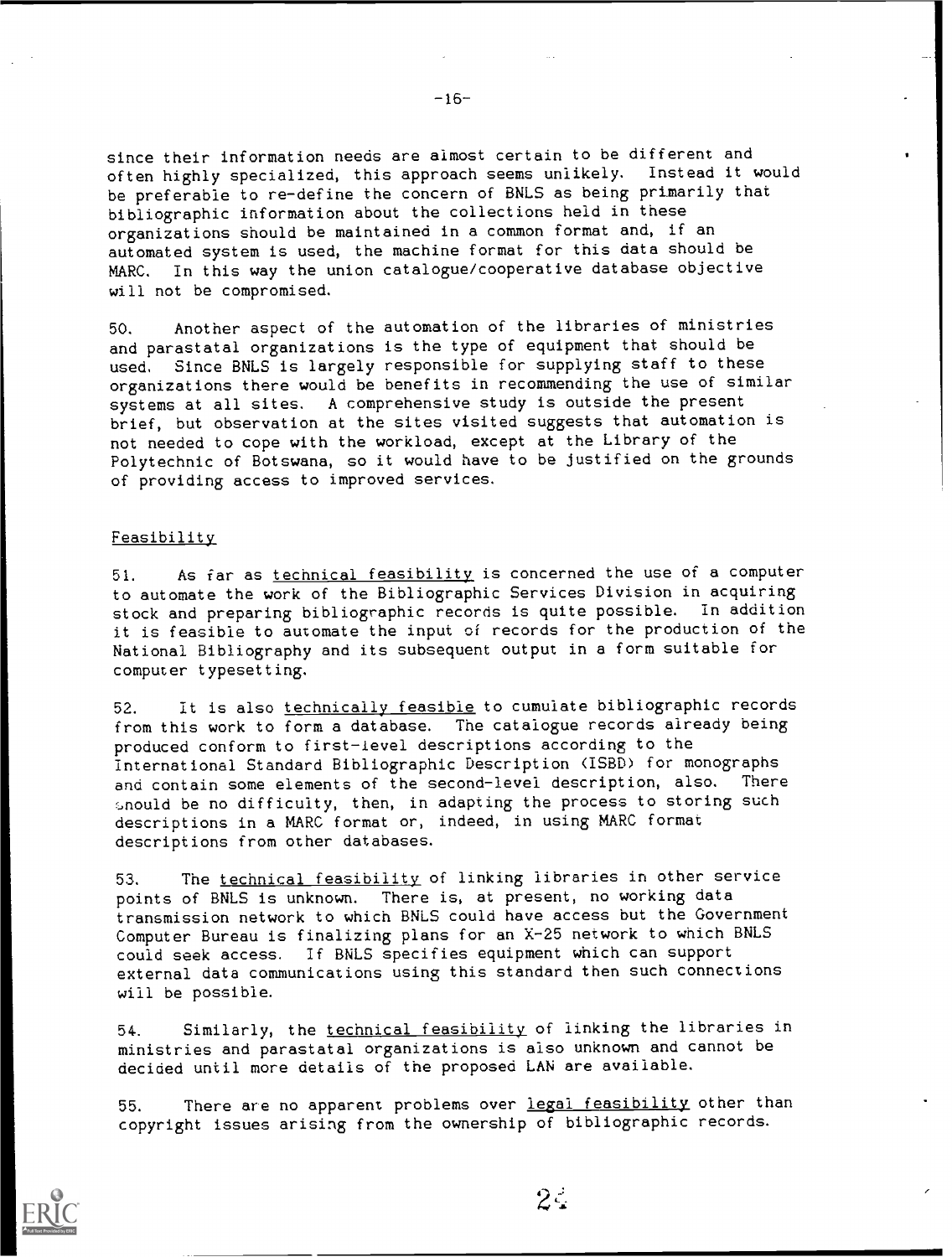This is a difficult and uncertain area because there are no binding international legal agreements and quite different interpretations of the status of copyright in bibliographic records held on computers subsist in many countries. In effect, the problem is beyond the scope of present law and many countries have had recourse to making exchange agreementsand contracts with those with whom they wish to exchange such records'<sup>3</sup>.

56. As far as social feasibulity is concerned there is no reason to doubt that an automated system would be well-received by the staff concerned provided due care is taken to train them properly and adequate time is allowed for them to become accustomed to the inevitable changes in their jobs. The acceptability of a system to library users through, for example, an OPAC is unknowable without experiment but, if the experience of other countries is considered typical, then such developments will be acceptable and, indeed, popular.

57. It is the area of economic feasibility which must cause doubt. Specifically, if no extra, and continuing, provision for running expenses for an automated system can be made in the annual grant to BNLS then the project cannot be considered viable. It is also important that any subvention to cover running expenses is not given at the expense of cuts elsewhere in the support of BNLS and that attention is given to the need to plan for eventual system replacement.

58. The argument for automation is thus based on improvement in existing services, a greater capacity to absorb an increased workload without a proportionate increase in staff and the strategic importance to Botswana of developing a cooperative database for sharing and acquiring bibliographic and other information. The benefits of this will not be immediate and it is consequently difficult to put a cash value on them.

## A way forward

59. It is evident that some aspects of the work of BNLS could benefit from automation. The most pressing problem is with the work of the Bibliographic Services Division and this is the preferred activity with which to begin automation. When commencing automation many library services have started with sections covering similar activities to those of the Bibliographic Services Division. In addition, the requirements are well-defined, there are standards which can be applied and several suppliers provide systems which can handle the range of activities necessary to support the work of this Division.

60. This automated system should also be used for the work of pre)aring the National Bibliography. Here, again, the pattern of

13. A fuller discussion of the problem is given by Ellen Gredley and Alan Hopkinson in Exchanging bibliographic data: MARC and other international formats (London: Library Association, 1990), pp. 231-237.



 $-17-$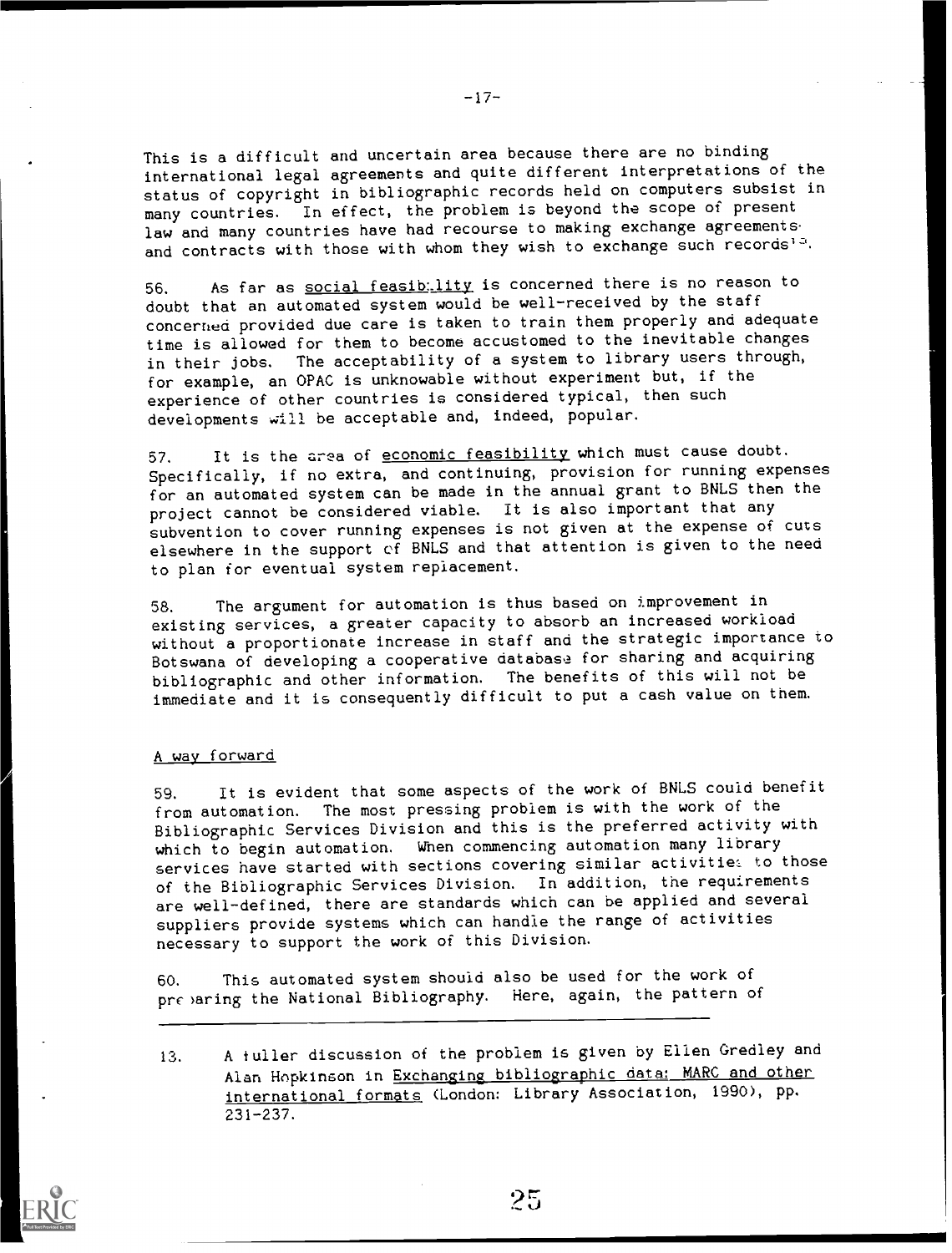activity is well-defined and the need for standardization is well-<br>understood. There are plans to amend the Convright Donogit Leu to There are plans to amend the Copyright Deposit Law to bring other publisht.d media within the scope of the Act; this will increase the number of entries in the National Bibliography considerably. An automated system offering a MARC format for bibliographic records, together with facilities for output onto floppy disc in a suitable format Nordperfect if possible; failing this ASCII) will enable quicker production of the Bibliography and facilitate the development of a machine-readable database of bibliographic records.

61. There is clearly scope for further development in the use of automated systems in BNLS, especially if the use of the public library network increases. For the moment there is no justification for using automated circulation control, or serials management. There would be benefit, though, in using an automated system to assist with some of the administrative tasks such as preparation of statistics and reports. As an adjunct to the automated system, the provision of word-processing and spreadsheet facilities would be of considerable assistance.

62. Access to on-line information retrieval would assist the work of the National Reference and Special Libraries Division. This Division, amongst other activities may be called upon to prepare specialized bibliographies including material drawn from sources other than those of the collstions of BNLS. Consequently, the development of an easily searchable database of materials in the BNLS collection and the eventual development of a union catalogue of materials available within the library and information services of Botswana will assist their work. An additional benefit would accrue from the provision of access to external on-line databases available from hosts such as DIALOG. If, for the time being, BNLS could become a centre for on-line searching it would be of benefit to many of the smaller libraries and information centres which could not, of themselves, justify having such access. It would also build up a pool of expertise and encourage resource-sharing.

63. A project to encompass all of these suggestions should not be viewed as complete and entire. It would be quite wrong to suppose that the needs of BNLS, aad of Botswana, can be satisfied in one attempt. Rather, this project should be viewed as a 'pump-priming' - something to begin with, to provide experience of the benefits and problems and, most importantly, something onto which further aspects of automation can be built, as needed. It is vital, then, that whatever financial provision is made by the Government it should not be regarded as one-off, but as the first of several projects which will require capital funding and provision for recurrent expenses.

64. The lack of experience of automation by staff at BNLS suggests that the purchase and installation of a 'turnkey' system from a specialist supplier of library systems is preferable to the initiation of a project to develop a 'tailor-made' syste; especially for BNLS. The latter could prove expensive and, since the requirements are similar to those of many other libraries, would not seem to offer any advantage. In addition, the purchase of an existing system means that the lengthy



-18--

 $23$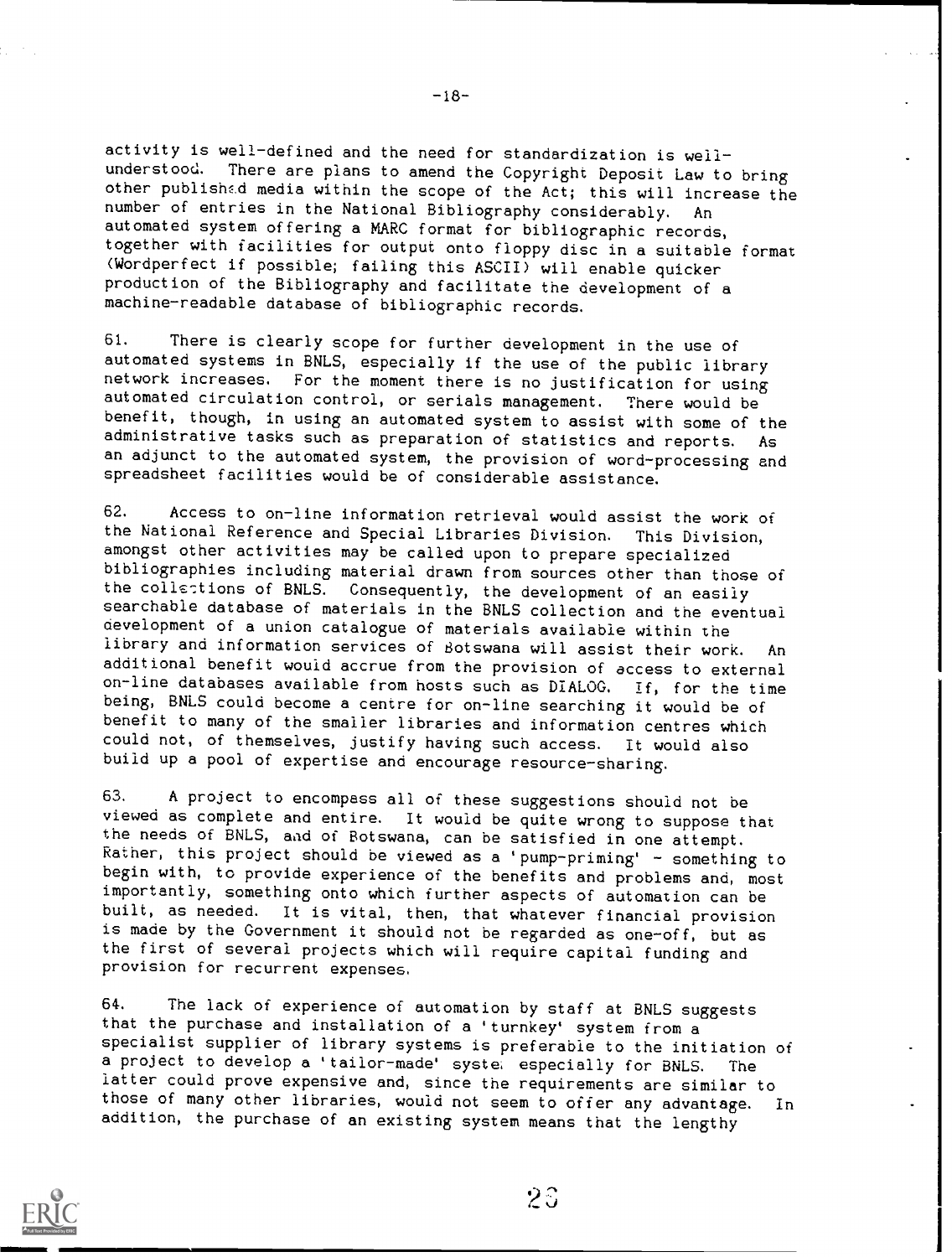processes of system design and testing have already been undertaken. Most suppliers of 'turnkey' systems are, in any case, willing and able to make adjustments to the operation of their systems through the selection of parameters appropriate to the needs of the purchasing library.

65. In selecting a supplier it is important that consideration be given to the ability of the supplier to offer adequate support for the installation, training of staff, maintenance of software and maintenance of hardware. A supplier already represented in Botswana would be ideal as would one working in Southern Africa. It is difficult to overemphasize the importance of this, especially in relation to hardware maintenance. The ready availability of maintenance and repair expertise is vital, especially since the environmental conditions of Botswana are likely to place some strain on electronic equipment.

66. It is also important that the system selected be capable of expansion in both its capacity and range of processes. BNLS does not need, at this stage, a system offering a complete suite of library functions nor one that is capable of storing a large number of records. The present catalogue contains entries for about 68,850 titles, representing a bookstock of about 201,000 volumes. The rate of additions is about 2,500 a year. If 1000 characters is allowed for every record to store bibliographic and holdings information then a data store of 100 megabytes would be ample to store the complete catalogue and additions for about ten years. However, it is unlikely that complete retroconversion of the catalogue will be undertaken so a substantially smaller data store will suffile. A store of 20 megabytes will be ample for the current proposals but the selected system must offer an easy upgrading route if full, or partial, retro-conversion is eventually agreed as the correct strategy or if the union catalogue proposal is implemented.

67. The system must also be capable of growth in two other directions. A minimum configuration for the present needs of the Bibliographic Services Division is four terminals, which would allow unlimited access by two cataloguers and the person responsible for acquisitions. The fourth terminal could then be shared for the work of inputting the entries for the National Bibliography and stock maintenance, such as withdrawals and reallocations. As the use of the system becomes familiar and throughput increases there will be a need to add extra terminals. In particular, it may be thought desirable to provide an OPAC terminal for use in the Gaborone City library. The system must be capable of supporting extra terminals, preferably through a local network, up to say, ten terminals. It must also be able to offer multi-tasking so that different terminals can be used concurrently for different processes. In this way it will be possible for the system to grow as the needs of the BNLS change.

68. The selection of a system similar to that already installed by the University of Botswana would offer additional advantages. Firstly it would mean that a source of experience with that system was close at hand. Secondly, the use of similar systems is likely to make the exchange of bibliographic data much easier.



-19-

 $27$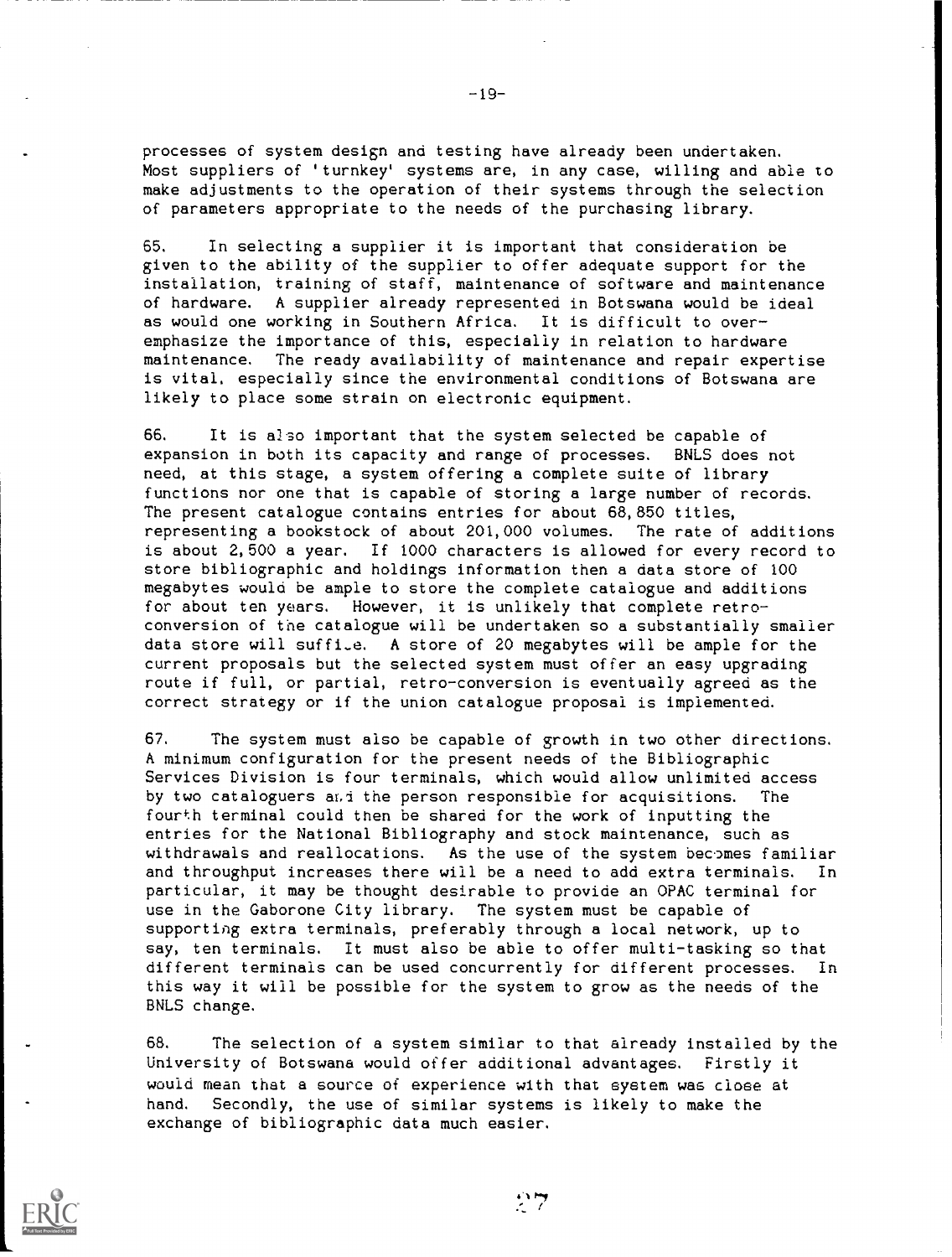69. Data conversion of records held by the State Library in Pretoria is an attractive idea as a potentially quick method of building a cooperative database. It is not possible to say, without considerable additional study, whether such a route is technically and economically feasible. If the Library of the University of Botswana decided to go ahead with its project to retro-convert its catalogue using such means then attention should be paid to their experience. A critical point will be the quality of the records and the need for additional editing to tailor them to local needs and add information about local holdings.

70. If a project is to be established the selectio: and training of a member of staff to be 'systems manager' is an important step. There member of staff to be 'systems manager' is an important step. needs to be someone, preferably with an understudy, who acts as the focal point for passing information to and from the supplier, noting and dealing with problems or summoning expert help and assisting in training. This person will also have an important role to play in suggesting how the system should be expanded and for what additional functions it should be used. Because this person will need to have a good knowledge of the activities of BNLS, its objectives and methods of working, it would be preferable for a member of the professional staff to be designated for this position. Annex 3 provides an outline job specification for a Systems Manager and some suggestions about training.

71. It is also important that attention be given to the need to train staff. Some training should be provided by the vendor but it is best if staff are selected to go on the training course who will be especially able to themselves act as trainers of others. Some initial familiarization will help, especially for those for whom the use of computers is entirely new. Suitable preliminary training sessions might be available from the Botswana Institute of Administration and Commerce basic keyboard literacy and an introduction to word-processing, for example - and the Department of Library and Information Science of the University of Botswana might be able to offer introductory sessions on computer applications in libraries. - Such training ought to be built in to the lead up to implementation rather than delaying it until a system is installed. In this way the interest of staff is aroused and enthusiasm is maintained even during the problems which are almost certain to occur during implementation.

72. It is difficult to offer suggestions about a suitable timetable for implementation because of uncertainty over two aspects of the development of BNLS. The first aspect of uncertainty is that offered by the ceilings imposed on the finances and staff establishment of BNLS. Until some relaxation of these, sufficient to provide additional resources for the recurrent needs of running an automated system, are agreed BNLS would be most unwise to initiate development. Secondly, it is understood that planning for a new building for the BNLS is a task included in the new National Development Plan (NDP VII) and that a site has been earmarked. it would clearly stretch the capacities of staff to absorb change too much to have both developments occurring close together or, even worse, concurrently. Until some agreement on the phasing of these developments has been achieved, BNLS would be unwise to proceed

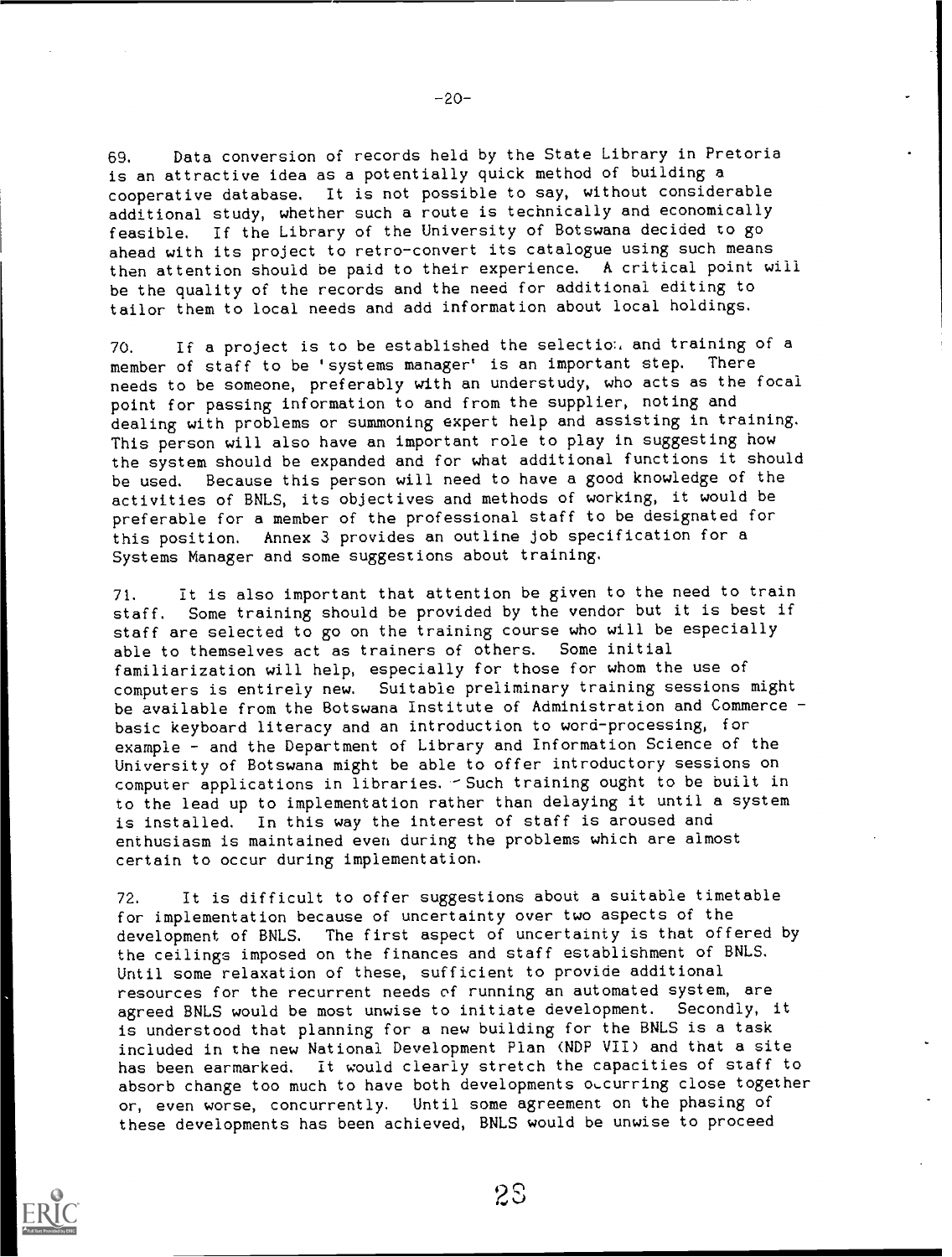with automation. Consequently, no specific recommendations about timetable have been made.

73. It is also difficult to offer advice on the budget estimates for this project because some matters, such as the price of hardware, will be affected by whether a system supplier can obtain equipment locally in Botswana or has to import from elsewhere in Southern Africa or further afield. Also, the decision as to whether to pursue the catalogue retroconversion will have a major influence on overall costings. If the minimum configuration of four terminals, data store, acquisitions and cataloguing system is considered, together with the purchase of two additional microcomputers, printers and a modem for word-processing and online information retrieval, it should be possible to purchase and implement this package within the capital budget of 1 million Pulas. Some idea of the necessary capital budget and running expenses, based on local prices excluding taxes and discounts, is given below. It must be emphasized that this is for guidance only.

SCHEDULE OF COSTS  $(1 \text{ USS} = 2 \text{ Pulas})$ 

| Capital budget items | Pulas |
|----------------------|-------|
|                      |       |

Hardware - Processor, 4 terminals, disc store 43,200 - Uninterruptible power supply unit 3,000 - 2 IBM-compatible microcomputers 6,000<br>- 3 24-pin dot matrix printers 3.600 - 3 24-pin dot matrix printers<br>- 1 modem 1 modem 900 Software - integrated, multi-user, library management package - network management 2 copies of integrated word-processing, spreadsheet, database and communications package 33,000 16, 300 2,700 Training  $-$  up to five days for 5-6 people, on-site 9,000 (travel and accommodation co-ts for the trainers must be added to this) - five days information technology awareness course, on site, for 5-6 people 18,000 Installation - allow 2 days (travel and accommodation costs for the installers must be added to this) Consultancy  $-$  allow  $5$  days (travel and accommodation costs for the consultant must be added to this) 4,500 1,500 Contingencies - allow 15,000



Total capital costs 156,700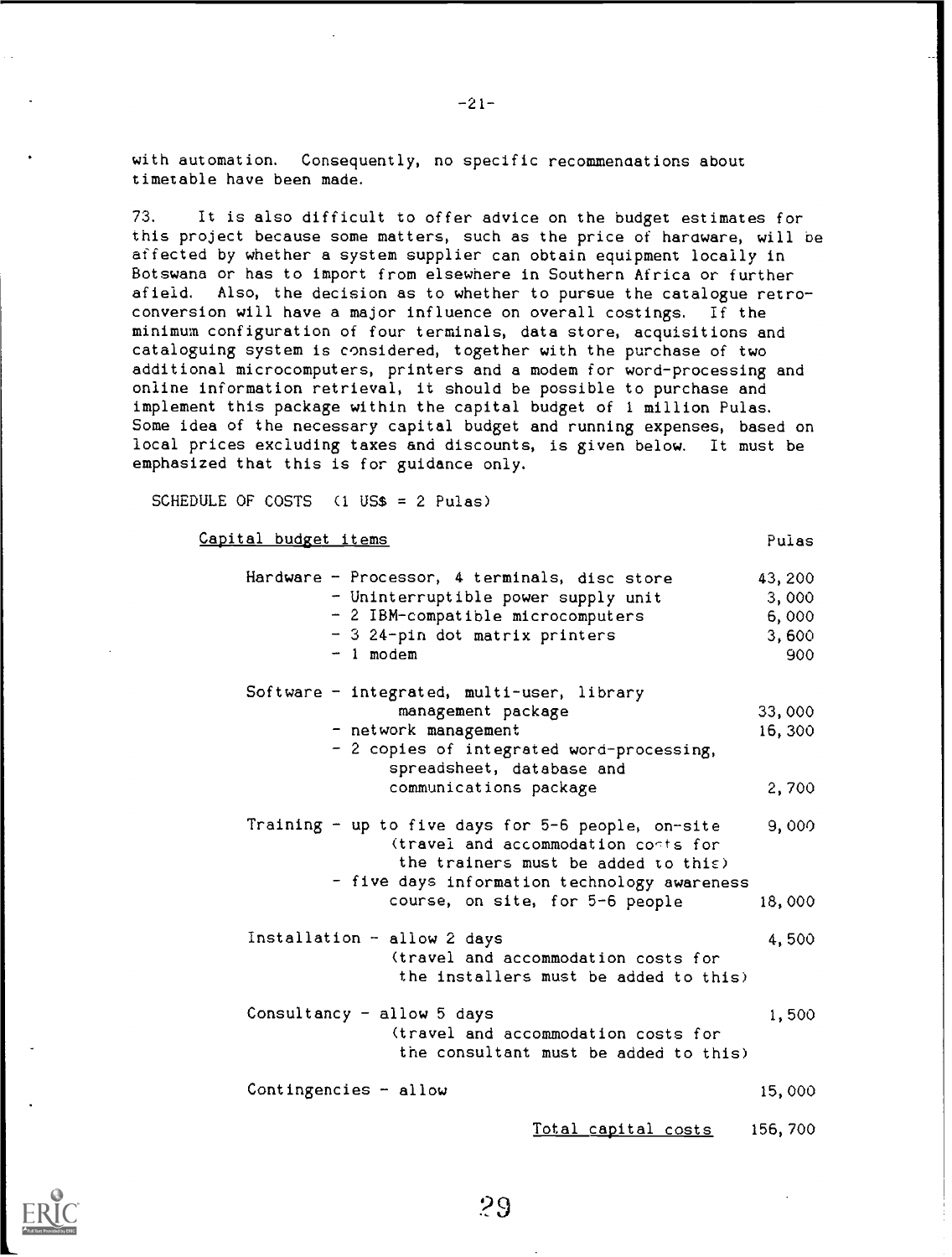## SCHEDULE OF COSTS (continued)

## Recurrent expenses **Pulas**

| Hardware maintenance - allow 12½% of capital cost | 7.100 |  |
|---------------------------------------------------|-------|--|
| Software maintenance - allow 12% of capital cost  | 6,300 |  |
| Consumables (discs, stationery etc) - allow       | 3,000 |  |
| Re-training, training of new staff - allow        | 3,000 |  |
| Access to 'Help' desk of system supplier - allow  | 3,000 |  |
| Contingencies $-$ allow                           | 3,000 |  |

Total recurrent costs 25,400

74. As far as other libraries in ministries and parastatal organizations are concerned it would be best for BNLS to recommend that they acquire a similar system to that used by BNLS itself. This reinforces the requirement that such a system should be modular and adds in the additional requirement that it should be possible to acquire it in single-user versions to enable it to be installed in some of the smaller libraries, should this be desired, and that these should be capable of being linked to a network if a cooperative database is considered necessary. This would have the additional advantage of allowing the transmission of messages via electronic mail around the network which could have a useful effect in encouraging cooperation and resource sharing.

75. BNLS should establish a forum within which discussions about, and planning for, resource sharing and cooperative use of bibliographic and other data can take place. Membership should include major institutions having libraries or information centres.

## Conclusions and recommendations

76. BNLS would benefit from the introduction of automation, initially to facilitate the work of the Bibliographic Services Division and the production of the National Bibliography, word-processing for administration and online information retrieval for the National Reference and Special Libraries Division.

77. No project should be initiated until the provision of sufficient additional resources to cover the running expenses of an automated system has been agreed.

78. The purchase of a modular automated library system, initially offering acquisitions and cataloguing, and capable of being expanded from four terminals up to ten is recommended. The system should support multi-tasking and multi-user working.

79. The system to be implemented by the Library of the University of Botswana (TINLIB by IME) offers suitable facilities. It is available in

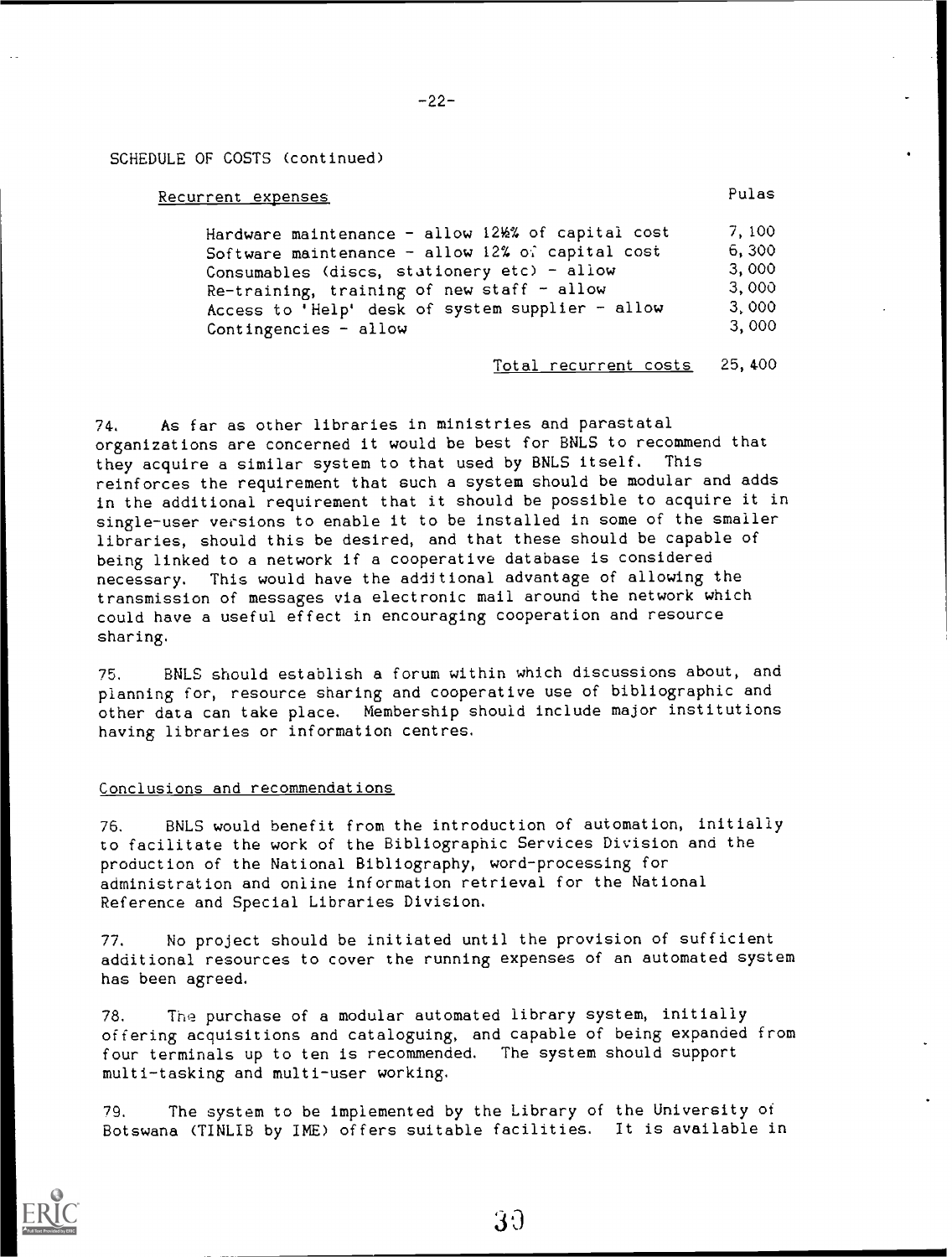a modular form, and offers a development path which allows the system to grow from single-user to a multi-user, multi-tasking configuration with a network. The recommended hardware platform is ICL, which would be The recommended hardware platform is ICL, which would be consonant with the purchasing strategy of the Government Computer Bureau. ICL has good facilities for supply and maintenance in Gaborone. It is recommended (subject to Item 68, above) that IME be considered with a view to supplying a system. It is also recommended that the system offered by McDonnell Douglas (URICA), which is strongly represented in Southern Africa, should also be considered. This system is also modular and capable of supporting a multi-user, multi-tasking, environment. It also offers a development path from the use of an IBM-compatible microcomputer to a minicomputer. Word-processing, spreadsheet and communications packages can also be run alongside library applications software.

80. Two additional microcomputers with associated printers, modem and suitable software should be purchased to facilitate word-processing and online information retrieval.

81. The system supplier should ideally have a permanent base in Botswana or Southern Africa and must be able to provide, or arrange, training, software maintenance and hardware maintenance.

82. A suitable professional librarian should be selected and trained as a 'Systems Manager' to manage and administer the project.

83. Close cooperation with the Library of the University of Botswana should be sought, especially with regard to their plans for retroconversion of the catalogue.

84. Libraries in government departments and associated parastatal institutions should be encouraged to use similar systems to that chosen by BNLS.

85. A suitable forum for discussing the possibility of a cooperative venture in creating a union catalogue/shared database should be established by BNLS. Membership should include representatives from BNLS, the University of Botswana, the Botswana Polytechnic and other organizations having significant collections of library materials.



-23-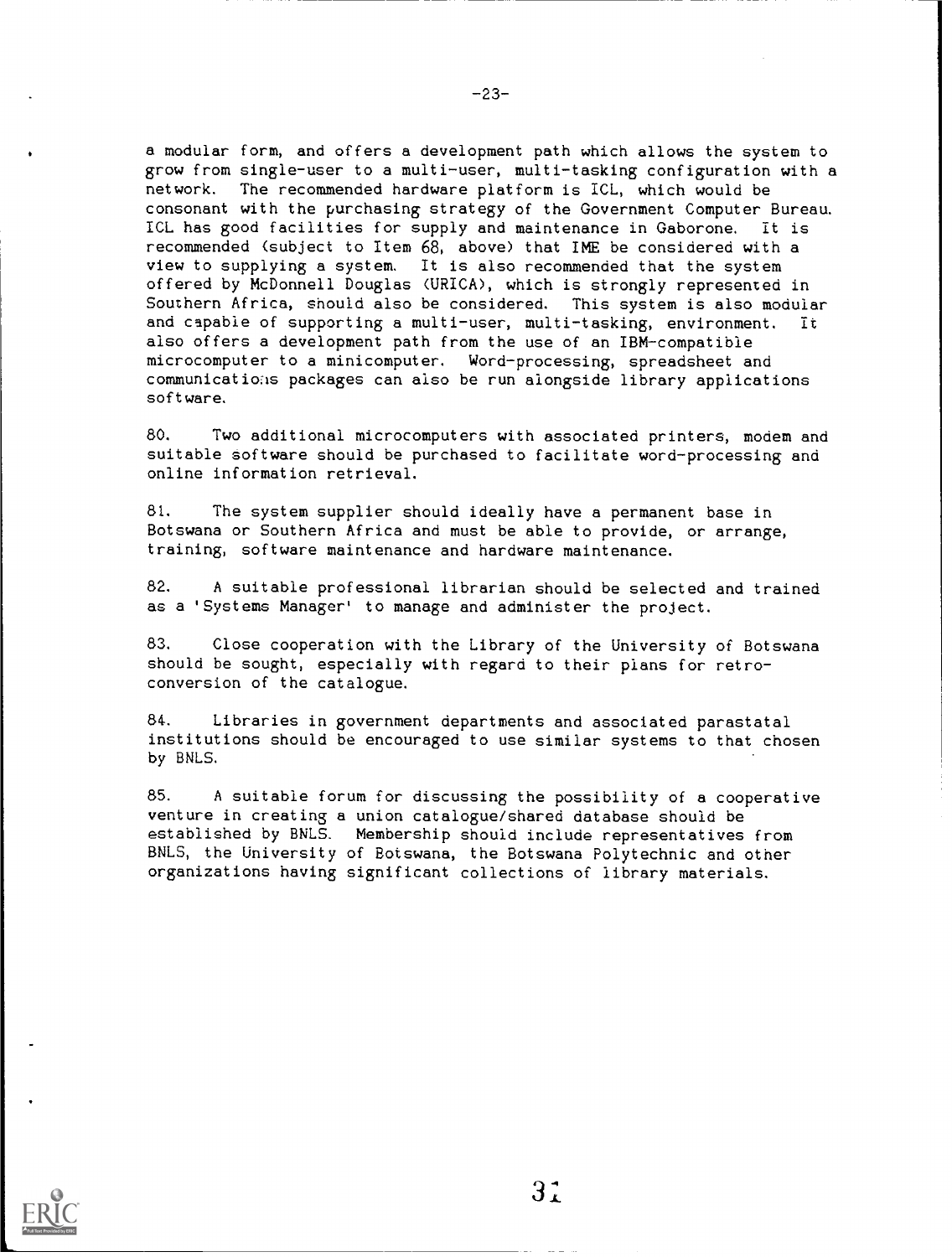#### ANNEX 1

 $-24-$ 

## MISSION SCHEDULE

- Monday 22 April leave UK for Gaborone.
- Tuesday 23 April arrive at Gaborone. Meeting with senior staff of Botswana National Library Service to discuss Terms of Reference, methods of study, protocol and timetable. Contact United Nations Development Programme Office to inform them of my arrival.
- Wednesday 24 April General Staff Meeting to introduce the mission and explain procedure. Begin interviews of senior staff. Visit to the United Nations Development Programme Office to discuss domestic arrangements.

Thursday 25 April Interviews of senior staff.

- Friday 26 April Interviews of senior staff. Plan short course for senior and middle management on computer applications in libraries
- Saturday 27 April Trip to Mochudi Public Library.
- Sunday 28 April Informal discussions with Chairman of the Board of BNLS.
- Monday 29 April Meeting with the Computer Coordination Committee of BNLS to discuss progress. Interviews of senior staff. Meeting at UNESCO National Commission Office, Gaborone, to discuss progress and the involvement cf UNESCO in the project. Visit to British Council Offices, Gaborone, to borrow material for a short course.
- Tuesday 30 April Interview of Acting Director of BNLS to discuss strategic objectives and future of the Service. Study of workflow of Bibliographic Services Support Division. Interviews of senior staff.
- Wednesday 1 May interviews of senior staff and continuing study of the workflow of Bibliographic Services Support Division.

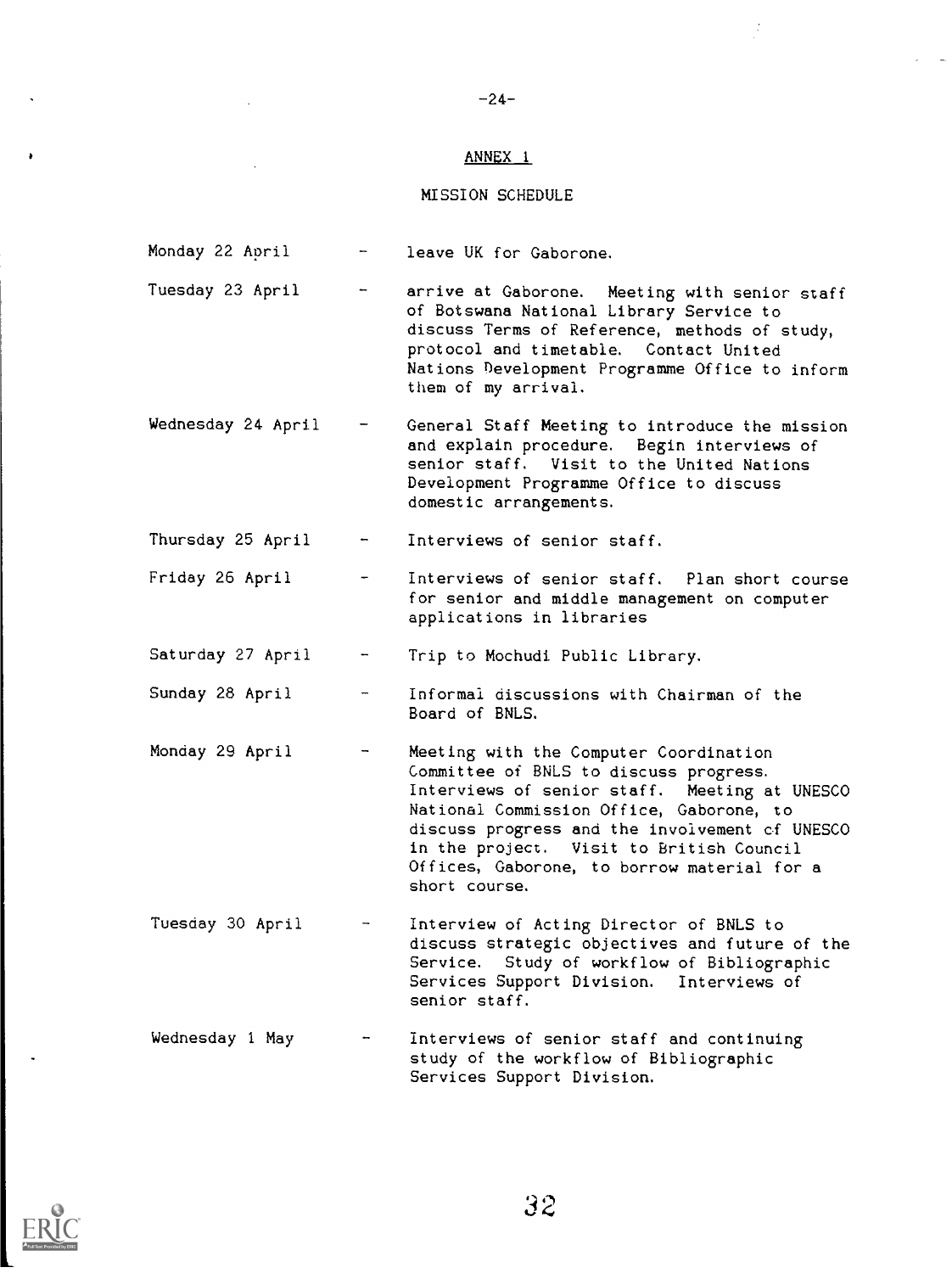|                 | of Administration and Commerce and Botswana<br>Polytechnic to discuss possibilities of<br>Interviews of senior staff.<br>automation.                                                                                                                                                                                                                                                                                                                                                                                                      |
|-----------------|-------------------------------------------------------------------------------------------------------------------------------------------------------------------------------------------------------------------------------------------------------------------------------------------------------------------------------------------------------------------------------------------------------------------------------------------------------------------------------------------------------------------------------------------|
| Friday 3 May    | Visits to libraries of the National Institute<br>of Development Research and Documentation and<br>the Botswana Technology Centre to discuss<br>possibilities of automation. Visit to the<br>library of the University of Botswana to<br>discuss progress of their automation project.<br>Discussion with staff of the Department of<br>Library and Information Studies. Courtesy<br>visit to the Permanent Secretary and the Under<br>Secretary of the Ministry of Labour and Home<br>Affairs of the Republic of Botswana.                |
| Saturday 4 May  | Analysis of findings.                                                                                                                                                                                                                                                                                                                                                                                                                                                                                                                     |
| Sunday 5 May    | Preparation of oral report and position<br>statement for meeting of Senior Management<br>Team.                                                                                                                                                                                                                                                                                                                                                                                                                                            |
| Monday 6 May    | Meeting with Senior Management Team and<br>Secretary of the UNESCO National Commission<br>Office, to discuss strategic objectives for<br>Meeting with<br>BNLS and the role of automation.<br>the Computer Manager of the Government<br>Computer Bureau of the Ministry of Finance and<br>Development Planning of the Republic of<br>Botswana to discuss policy of the Government<br>in relation to computer use and the role of<br>the Bureau in relation to automation of BNLS<br>Dinner with Acting Director of<br>activities.<br>BNLS. |
| Tuesday 7 May   | Short course for senior and middle-management<br>staff of BNLS on computer applications.<br>Visit<br>to library of Radio Botswana to discuss<br>prospects for automation. Official lunch for<br>senior members of BNLS, members of its Board<br>and guests.                                                                                                                                                                                                                                                                               |
| Wednesday 8 May | Interim Review of findings and discussion of<br>possible contents of Final Report. Visit to<br>the library of Molepolole College of Education<br>and Molepolole Public Library.                                                                                                                                                                                                                                                                                                                                                           |
| Thursday 9 May  | Public holiday in Botswana. Leave Gaborone<br>for UK                                                                                                                                                                                                                                                                                                                                                                                                                                                                                      |
| Friday 10 May   | Travel in UK                                                                                                                                                                                                                                                                                                                                                                                                                                                                                                                              |



'3 3

Thursday 2 May Visits to libraries of the Botswana institute

 $\hat{\mathbf{A}}$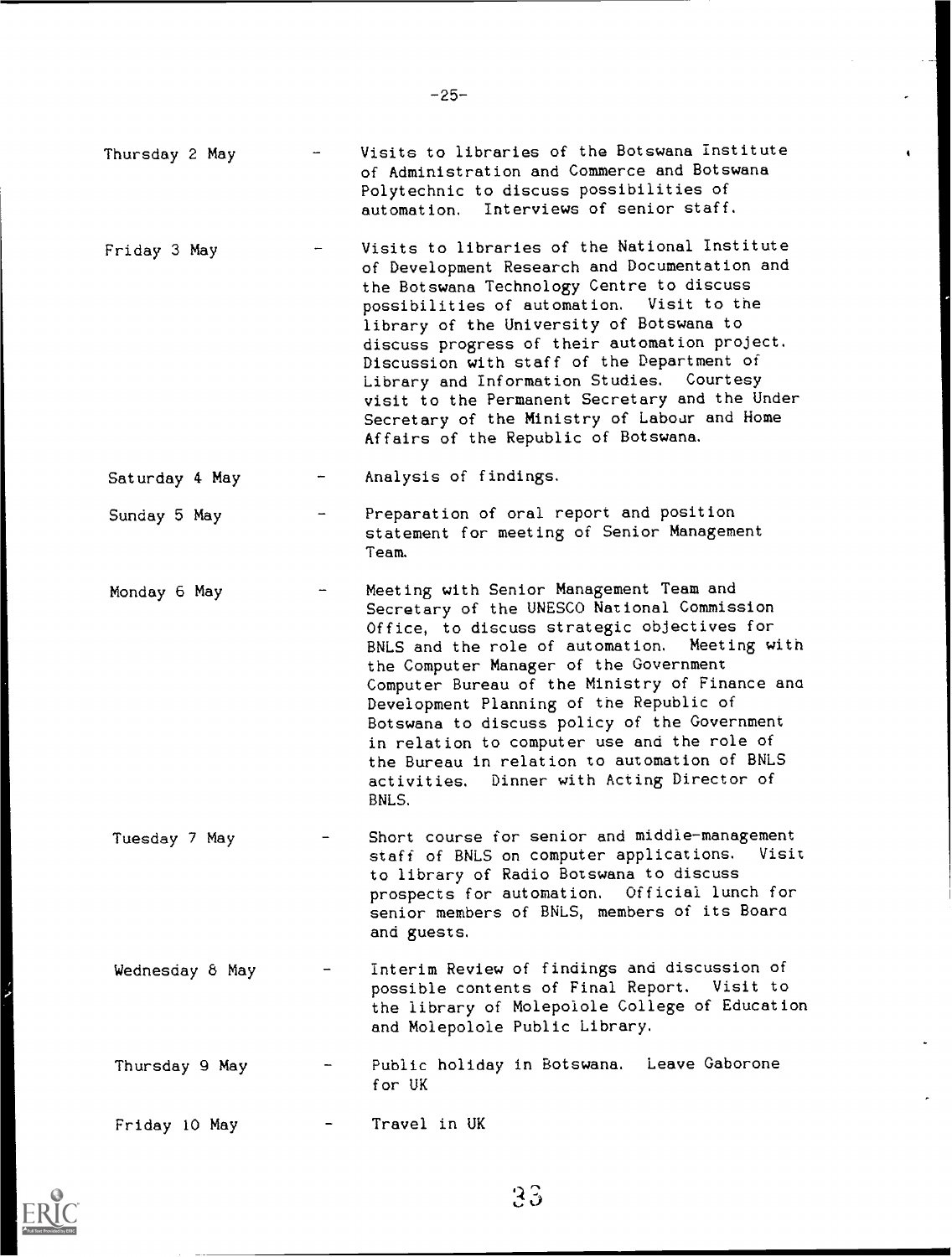## ANNEX 2

## LIST OF PERSONS CONSULTED

Botswana National Library Service

Mrs. Constance MODISE - Acting Director Professor Peter HAVARD-WILLIAMS - Chairman of the National Library Service Board Bibliographic Support Services Division Mrs. Nini DINTWE - Acting Head of Division  $Ms.$  Tlhamelo KALANTLE - Cataloguer Mrs. Lenore LEE - Cataloguer Educational Libraries Division Mrs. Margaret Baffour AWUAH  $-$  Head of Division National Reference and Special Libraries Division Ms. Gertrude Kayaga MULINDWA - Head of Division Mr. Shepherd Modisakgotla RAMOLEKO Public Libraries Division  $Mr.$  Mac ATUBRA - Head of Division Research and Publications Mr. Wilberforce MUSOKE Training Division Miss Margaret WAMULWANGE Mochudi Public Library Library Assistant Molepolole College of Education Library Assistant Molepolole Public Library Library Assistant

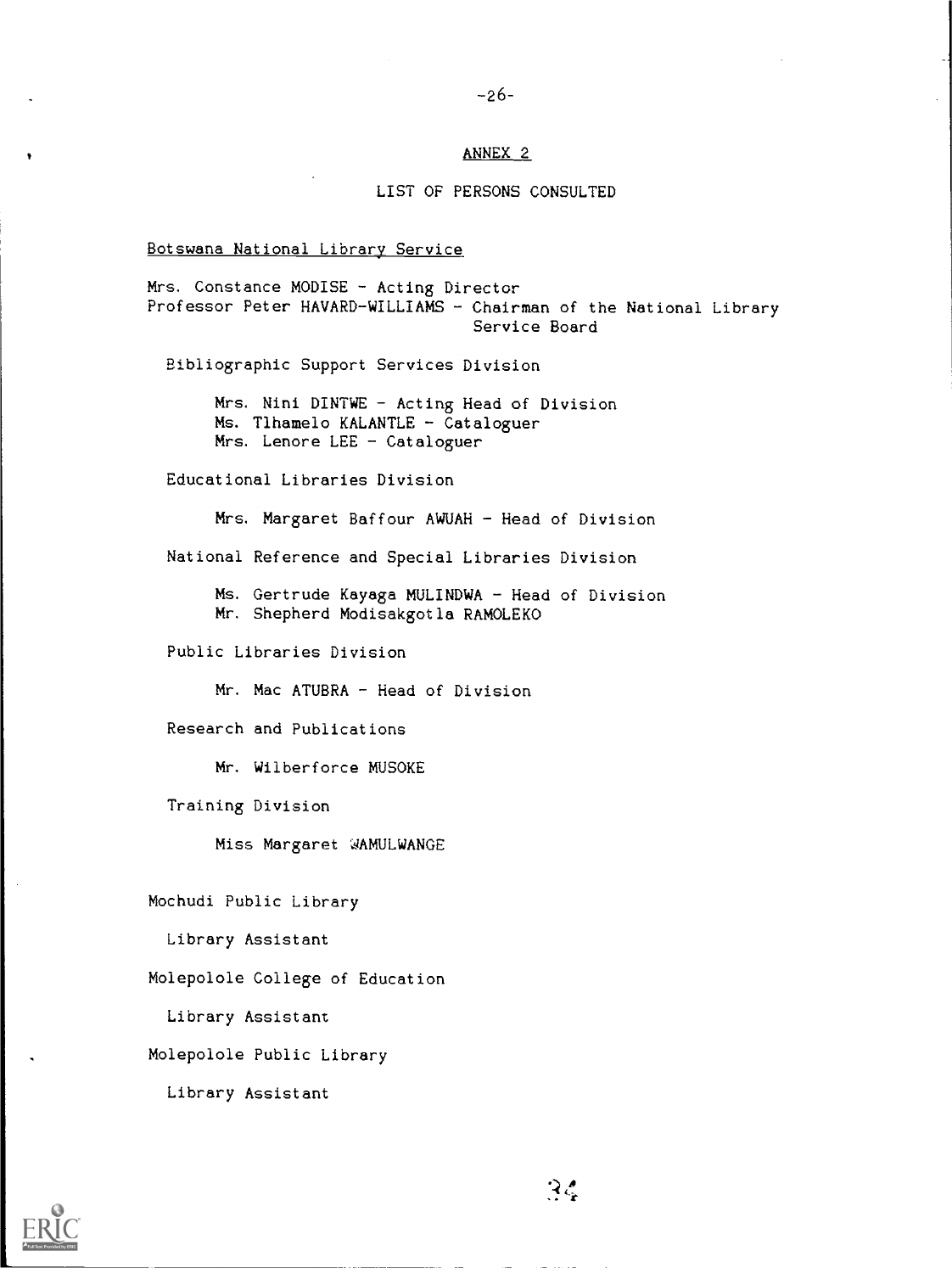## Botswana Institute of Administration and Commerce

Mr. William BAFFOR - Manager of Computer Services Ms. Gabonya RAMMIDI - Librarian

## Botswana Polytechnic

 $Mr. S. KANJII - Librarian$ 

Botswana Technology Centre

Ms. MASEAS - Librarian Ms. Brenda KEBOLANONG Ms. M. PILANE

## British Council

Ms. Jane WATERMAN - Education Officer

## Ministry of Finance and Development Planning

Government Computer Bureau

Mr. M. L. MOTLHATLHEDI - Computer Manager Mr. Andrew DUNCAN

## Ministry of Labour and Home Affairs

Mr. K. M. MASOGO - Permanent Secretary Mr. Basiamang H. GAREBAKWENA - Under Secretary and Substantive Director of the Botswana National Library Service Mrs. T. M. LEKAUKAU - Director of Botswana National Archives

#### National Commission for UNESCO

 $Mrs.$  SEISA - Secretary

National institute of Development Research and Documentation

Ms. MOAGI - Librarian

Radio Botswana

Mr. Bishy MMUSI - Producer Mr. Sultan HAIDER - Librarian

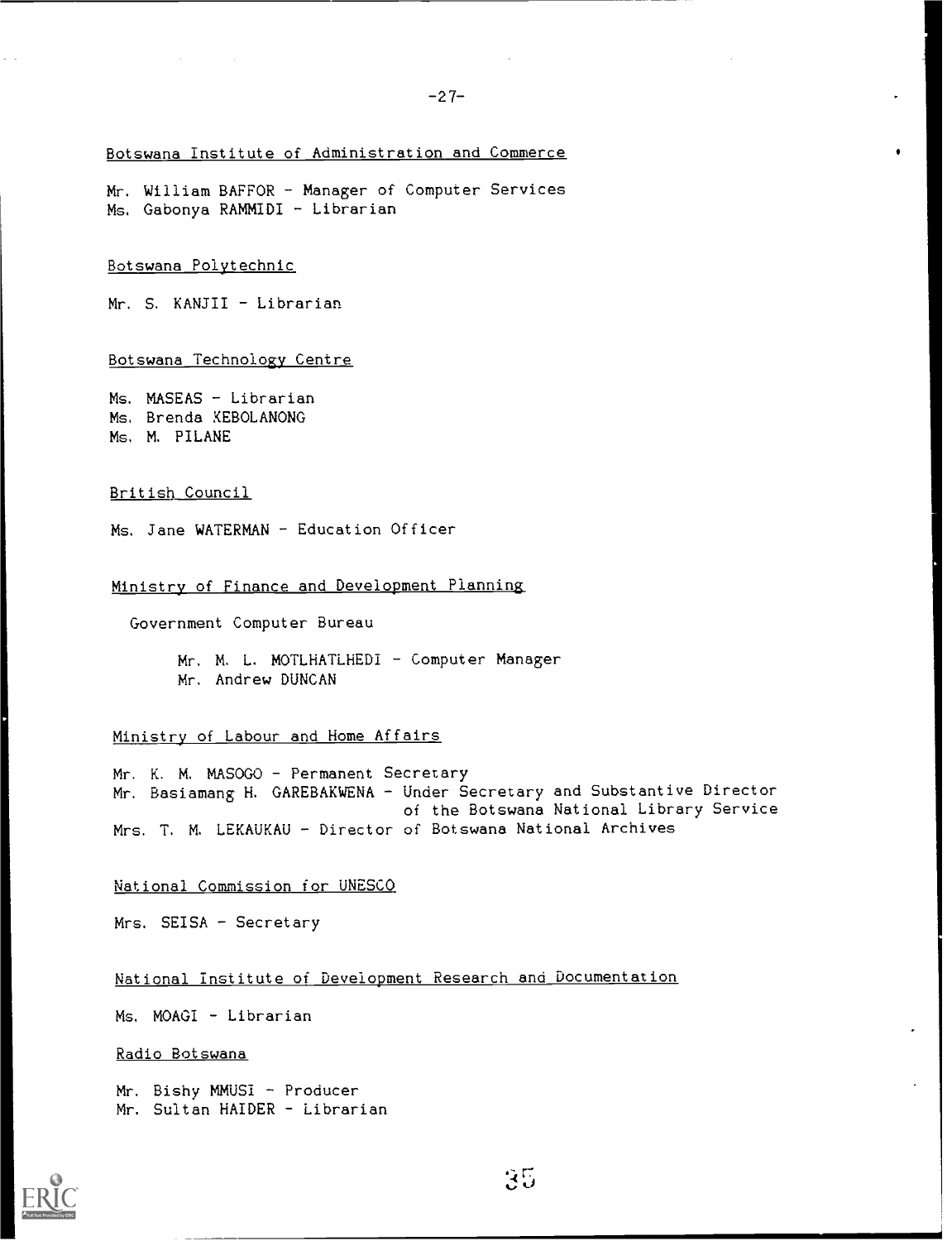United Nations Development Programme, Gaborone Office

Ms. Maja KONONEN - Liaison Officer

University of Botswana

Mrs. H. Kay RASEROKA - Librarian of the University Ms. Chedza JACKALASE - Systems Librarian Mr. Richard NEILL - Department of Library and Information Studies